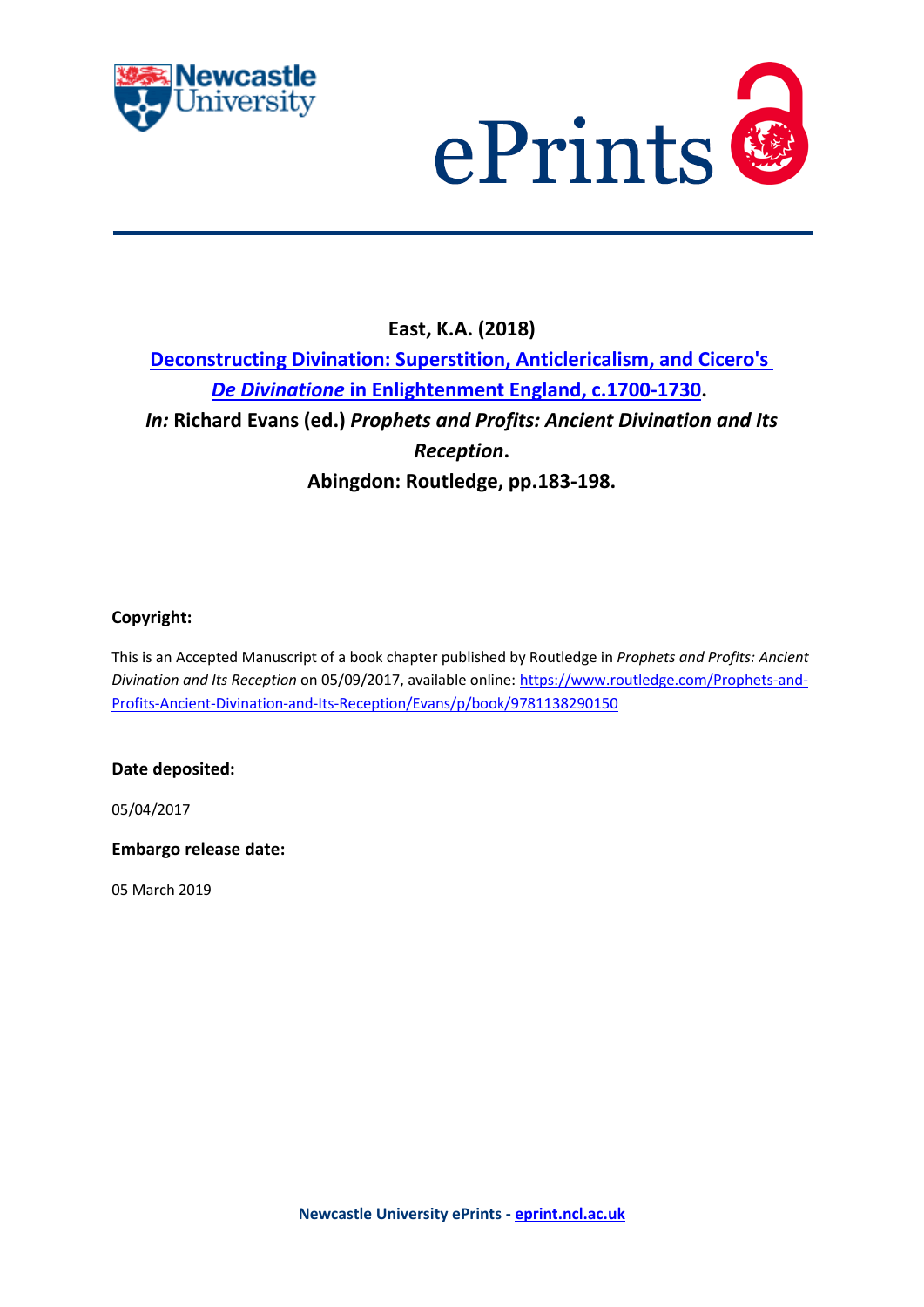## **DECONSTRUCTING DIVINATION: SUPERSTITION, ANTICLERICALISM, AND CICERO'S** *DE DIVINATIONE* **IN ENLIGHTENMENT ENGLAND, C. 1700-1730**

#### **Katherine A. East**

#### **Abstract**

In the complex inter-confessional exchanges which defined Enlightenment England the accusation of 'superstition' became a powerful weapon to wield, and few wielded it more extensively and controversially than those radical figures waging war on the power of the clergy. As treatises proliferated which condemned miracles, prophecies, and sacerdotal authority as superstitions with no place in a true religion, one text in particular was regularly invoked in support: the second book of Cicero's theological dialogue *De Divinatione*, in which, in response to his brother's defence of divination in the first book, Cicero deconstructed the proffered examples of divinatory activity, the oracles and dreams, with rational argument. This chapter will examine how Cicero's attack on *superstitio* in *De Divinatione* was adapted and deployed by three anticlerical writers: John Toland, Anthony Collins, and Matthew Tindal. In the work of these men ancient perceptions of divination and its place in religion and society can be found informing Enlightenment efforts to challenge the customary authority of the Church.

### **Introduction**

1

Anticlericalism was one of the defining *topoi* of heterodox writing within the English discourse of the Enlightenment.<sup>1</sup> The clergy possessed an immense authority over the spiritual wellbeing of their flock; they were there to ensure the laity's access to the spiritual world, to interpret the Bible on the people's behalf, and to exercise their special position as interpreters of the divine will. It was to the clergy that people went for reassurance about future worries,

<sup>&</sup>lt;sup>1</sup> This anticlericalism – or the 'war on priestcraft' – continues to be a point of debate with respect to its the 'radicalism' of the English Enlightenment. The assumption that this anticlerical fervour in English discourse signified a wish to see the Established Church overthrown can be found in the works of Israel 2001: 566-627 and Beiner 2011: 156-175, and in narratives championing the traditional perception of the period as the overthrow of the Age of Faith by the Age of Reason. An alternative reading – championed by Goldie 1993: 209-231, Popkin and Goldie 2006: 79-109, Champion 2003: 249-251, and Champion 1992: 1-24, 173-179 – has worked to show that in attacking the privileges of the clergy with this rhetoric, these heterodox writers sought only to reform the Church, not to overpower it.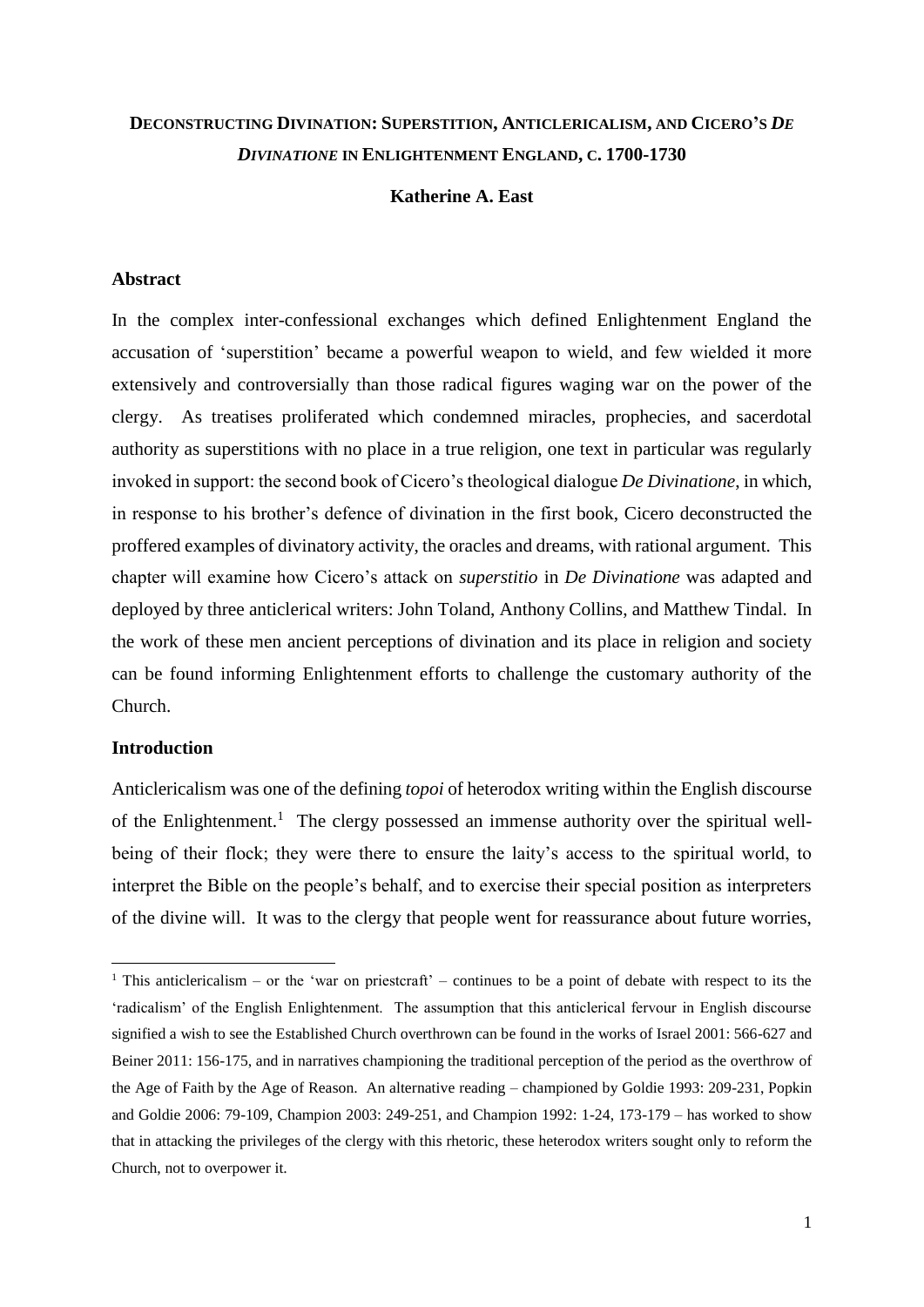and for indications of divine intent. This was an unacceptable level of influence over the lives and minds of men in the view of those who declared war on this 'priestcraft', a term used to broadly encompass the crimes of the clergy, their harvesting of power from the dependency of their flock, and the theological foundations of that power. The anticlerical challenge was mounted on the argument for a natural religion in place of a revelatory one: if religion is bound by the laws of nature, as these men believed it to be, then so was God, a conclusion which eliminated the possibility of miracles, portents, providence, and, most importantly, revelation. $2$ In this understanding of God and nature, the clergy became superfluous; what need was there of a body to interpret the divine on behalf of the laity, when all truly divine acts were fully accessible to man's natural reason? If it proved inaccessible to that reason, if it required divination or interpretation, then it was simply not part of the true religion. It was for this reason that the rhetoric of superstition, a feature of religious discourse throughout its history, became one of the means by which anticlerical writers constructed their attacks. The association of the clergy and its power with superstition would be the most effective strategy for solidifying its segregation from true religion.

As pamphlets and treatises waging this war on priestcraft flew from the presses, Cicero's *De Divinatione* assumed a position of prominence in these texts.<sup>3</sup> The work contained two books, in the first of which 'Quintus Cicero' presented the Stoic arguments in favour of divination, and in the second of which 'Marcus Cicero' (hereafter Cicero-as-Marcus) countered

<sup>&</sup>lt;sup>2</sup> On the political context of these theological debates see Wigelsworth 2009: 109-141.

<sup>3</sup> While no English translation of *De Divinatione* was made available until the nineteenth century, it was available in various forms to the men of learning engaging in this discourse. In 1721 John Davies of Queens' College, Cambridge University, published an edition of *De Divinatione*, together with Cicero's *De Fato*, as part of his project to contribute editions of Cicero's philosophical works to the series of editions of Cicero's works begun by Johann Georg Graevius in 1684. *De Divinatione* was also available through the complete editions of Cicero's works, the most recent of which was published in 1692 by Jacobus Gronovius in Amsterdam, using the recension of the text which had been produced by Janus Gruterus in Hamburg in 1618. Further complete editions would be produced across the eighteenth century by Isaac Verburg in Amsterdam in 1724, Johannes Albertus Ernesti in Leipzig between 1737 and 1739, and by Olivetus in Paris between 1740 and 1742. Several French translations of *De Divinatione* were published across the early eighteenth century, including by Roland Desmarets (or Maresius) in 1710, and by L'Abbé Le Masson in 1721, both printed in Paris. The library of Anthony Collins provides an indication of the versions of *De Divinatione* actually consulted by men such as him; see Tarantino 2007. It includes the two French translations, the complete editions by Verburg, Gronovius, and Gruterus, and the edition by John Davies.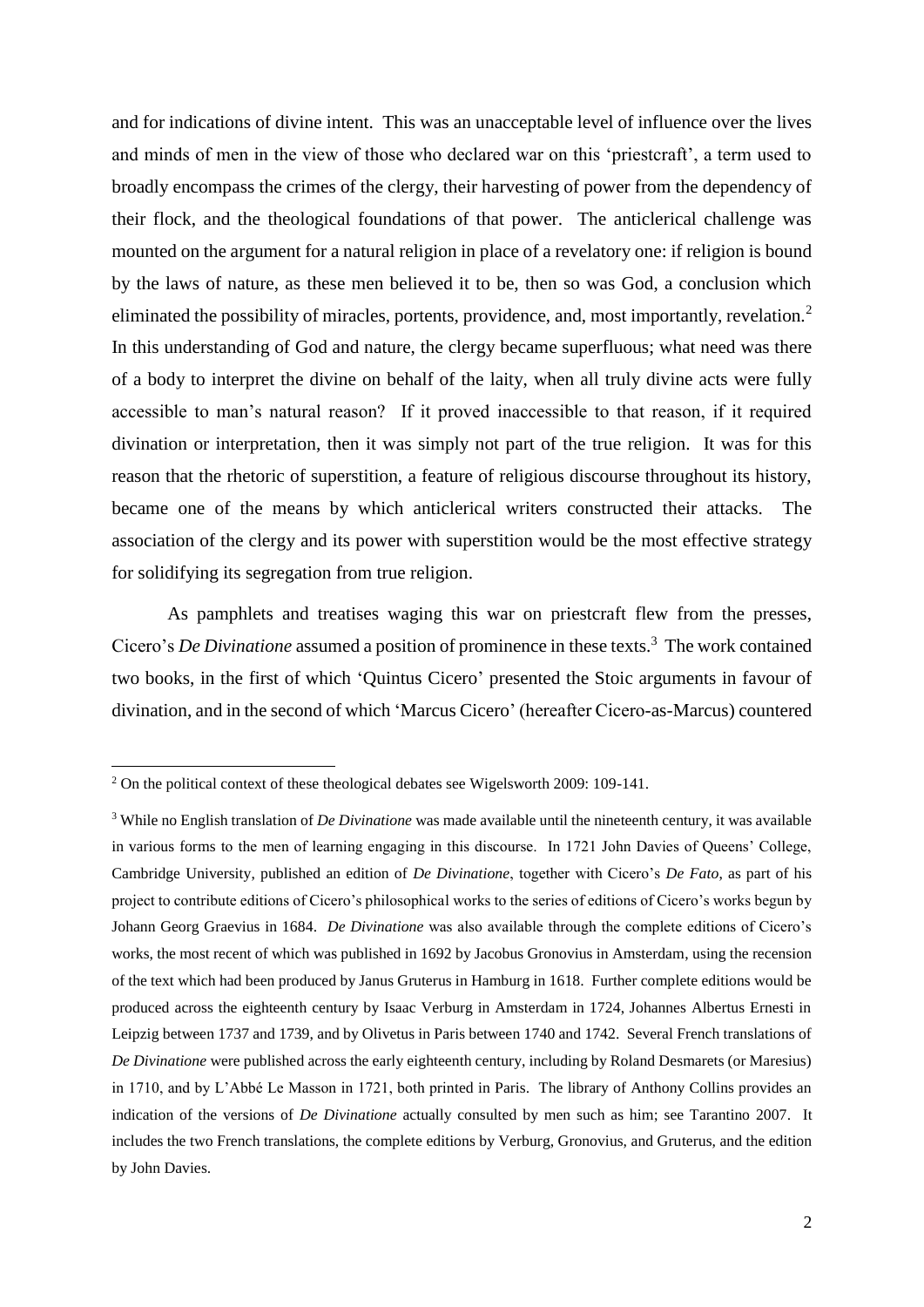with an extensive critique of Quintus' arguments by employing the rational strategies of an Academic Sceptic, a structure which provided a wealth of material for different theological stances. The explanation of the Stoic conception of a providential god in the first book provided material for orthodox Christians, particularly those Latitudinarians hoping to reconcile Newtonian physics with the traditional tenets of their faith, and for whom Stoic theism had yet to lose its lustre.<sup>4</sup> The rebuttal of Stoic providence and the associated rationalisation of religion in the second book inevitably attracted the attention of the champions of natural religion in the Enlightenment.<sup>5</sup> It is the attraction of the second book of *De Divinatione* for the anticlerical cause among heterodox writers which will be considered here, and the evolution of this text into a weapon which could be deployed effectively in the war on priestcraft. The material was clearly present; the second book, in which the arguments were presented by a character bearing Cicero's own name (a controversial point which will be expanded upon later), amounts to an extended refutation of the belief in divination, and consequently the belief in the possibility of interpreting the divine will, and even the idea that the divine sought to communicate that will with mankind. This target was sufficiently close to that of the anticlerical writers that the arguments and strategies in evidence were adopted and deployed in their own battle against claims to a special relationship between the clergy and God.

While the examples of how to disprove divination provided by the second book of *De Divinatione* were useful, there was an additional facet of its argumentation which appealed particularly to anticlerical writers: the deployment of the accusation against divination that it was a superstition, and the consequential argument that it must therefore be held separate from true religion, as *religio* and *superstitio* are separate and mutually exclusive entities. This Ciceronian *superstitio* offered a means by which sacerdotal authority could be first identified as superstitious, and then rejected on the basis that a superstition could not be part of the true religion.<sup>6</sup> The engagement with *De Divinatione* which grew from this identification will be illustrated here with reference to three of the most prominent anticlerical writers of the English

<sup>&</sup>lt;sup>4</sup> The fate of Stoic theology in this period, in particular its shift from a favoured resource for theism to its later rejection as atheism, is recounted by Brooke 2012: 127-148.

<sup>&</sup>lt;sup>5</sup> The contribution of *De Divinatione* to theories of natural religion and the rise of Deism in the English Enlightenment has received some attention; see Gawlick 1963: 657-682 and Zieliński 1929: 260-286.

<sup>6</sup> East 2014: 970-975.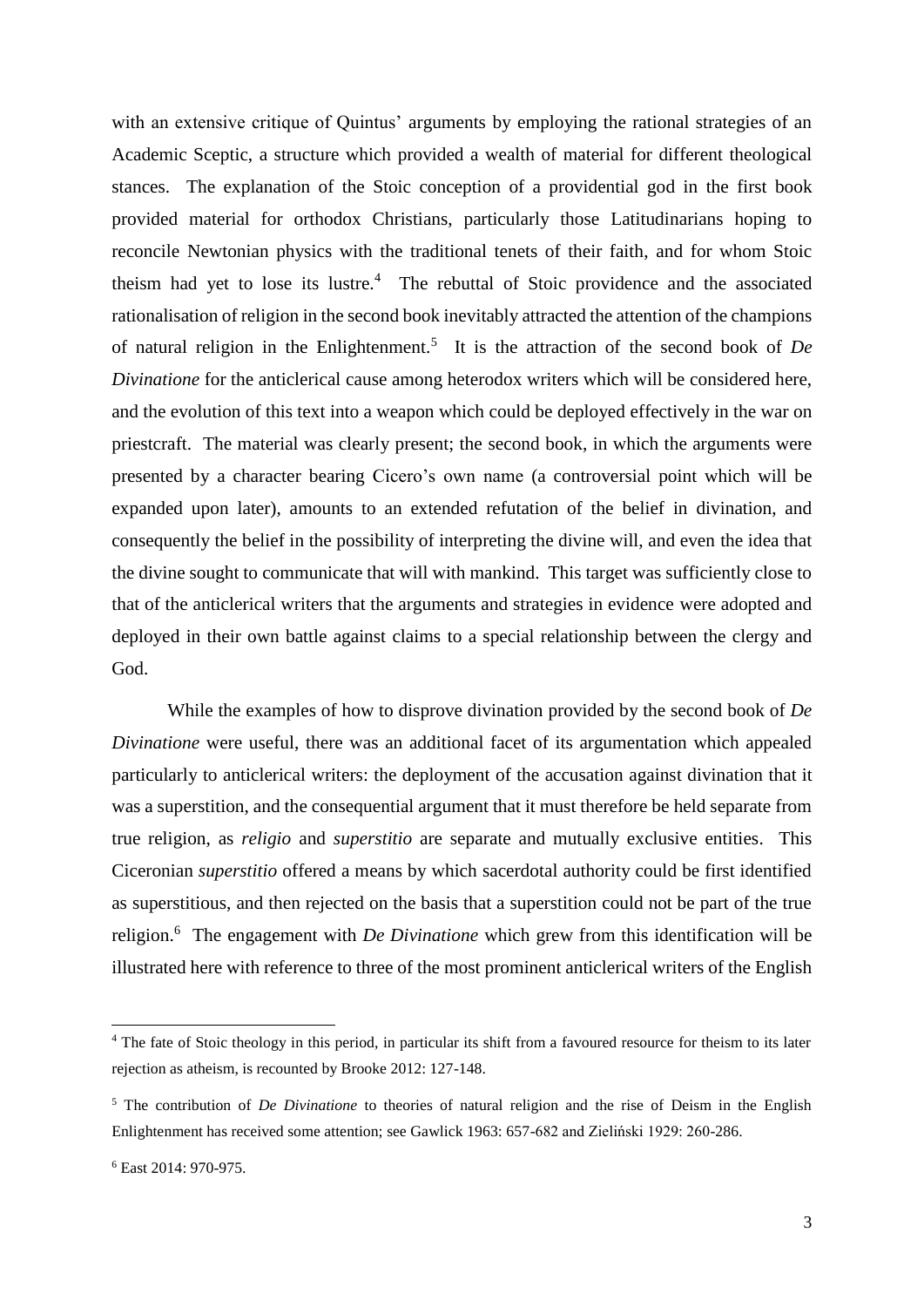Enlightenment: John Toland, Anthony Collins, and Matthew Tindal.<sup>7</sup> After establishing the significant role played by the rhetoric of supersition in the heterodox discourse of the early Enlightenment, the efforts of these three men to associate *De Divinatione* with the fight against superstition, particularly by characterising Cicero as an enemy of superstition and *De Divinatione* as his most explicit challenge to superstition, will be investigated. It was the understanding of Ciceronian *superstitio* in this dialogue which informed how these anticlerical writers constructed their argument that the clergy itself drew its power from superstition, and moreover exploited that superstition for its own gain, severing it from true religion.

#### **Heterodox Approaches to Superstition**

**.** 

In 1741, David Hume (1711-1776) – that foremost figure of the Scottish Enlightenment included among his *Essays, Moral, Political, and Literary*, a very brief essay on the subject 'Of Superstition and Enthusiasm'.<sup>8</sup> While the primary purpose of this essay was to demonstrate the fundamental opposition of these two afflictions, with his treatment of superstition Hume also provided an extremely useful summary of the interpretation of superstition prevalent among the heterodox in the early Enlightenment. Accordingly it will be used here to illustrate some of the principles which guided the integration of superstition into Enlightenment discourse. Hume begins with the uncontroversial and fundamental assumption that superstition should be explained in terms drawing on its identification as separate from, indeed opposed to, religion itself: '*That the corruption of the best things produces the worst*, is grown into a maxim, and is commonly proved, among other instances, by the pernicious effects of *superstition* and *enthusiasm*, the corruptions of true religion'. 9 This was a definition which had

<sup>7</sup> There is clearly a wide body of potential evidence regarding the use of Cicero's *De Divinatione* beyond these three particular individuals, but for such a piece some chronological and geographical boundaries are necessary. Tindal, Toland, and Collins are the best examples of the particular engagement with Ciceronian *superstitio* in *De Divinatione* which I am illustrating here.

<sup>8</sup> Hume 1788 [1741-42]: 69-74. While there is insufficient space to discuss it here, it is worth noting that Hume's works and thoughts also bore the marks of the influence of Cicero. See Berman 1980: 150-154; Fosl 1994: 103- 120; Olshewsky 1991: 269-287; Harris 2015: 186-195.

<sup>9</sup> Hume 1788 [1741-43]: 69. On the separation of superstition and religion as an embedded topos, see Cameron 2010: 4-7; Martin 2004: 9-20; Santangelo 2013: 38-47. Several works in this period drew upon this opposition in their titles, such as Anon. 1730. *False Religion worse than No Religion: An Enquiry concerning Superstition, as it affects the Rights and Happiness of Civil Society: Written for the Advancement of True Religion and Virtue*, London.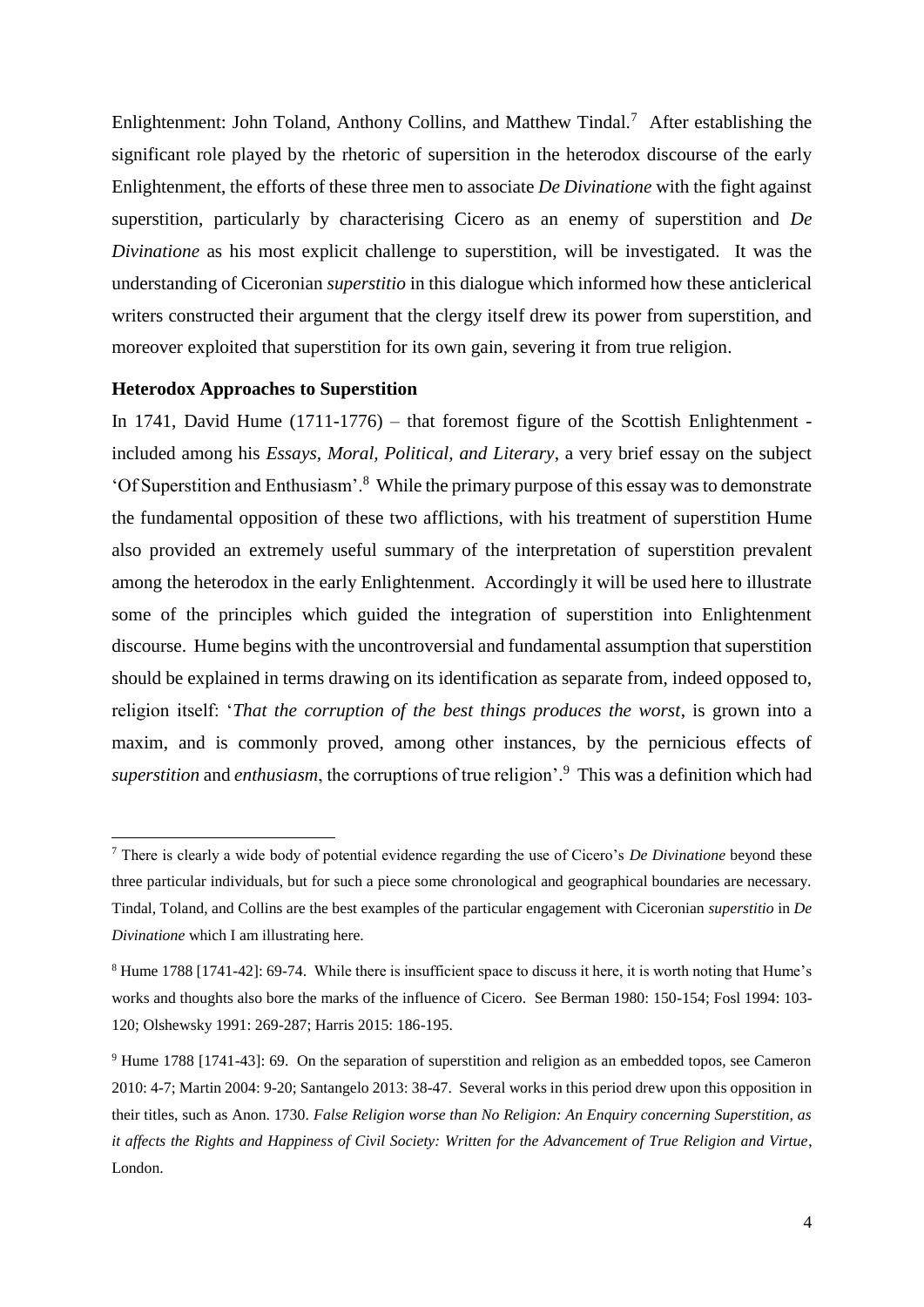governed discussions of superstition since antiquity, and which is indeed strongly associated with Cicero himself, due to his pledge at the end of *De Divinatione* 'to extend the influence of true religion, which is closely associated with the knowledge of nature, so it is a duty to weed out every root of superstition'.<sup>10</sup>

While the opposition of superstition and religion was an established principle in intellectual discourses concerning religion, what proved more fluid, with infinite repercussions for that discourse, was the understanding of what constituted this ominous entity 'superstition'.<sup>11</sup> Encompassing understandings from inappropriate attempts to influence future occurrences, to a means of condemning particular practices, most notably witchcraft, to an accusation thrown at Catholicism in its entirety during the Reformation, it was a flexible tool for denouncing the 'other' in religion. Returning to David Hume, his description of the origins of superstition articulates well the meaning superstition had come to assume among the heterodox by the mid-eighteenth-century:

The mind of man is subject to certain unaccountable terrors and apprehensions, proceeding either from the unhappy situation of private or public affairs, from ill health, from a gloomy and melancholy disposition, or from the concurrence of all these circumstances. In such a state of mind, infinite unknown evils are dreaded from unknown agents; and where real objects of terror are wanting, the soul, active to its own prejudice, and fostering its predominant inclination, finds imaginary ones, to whose power and malevolence it sets no limits. As these enemies are entirely invisible and unknown, the methods taken to appease them are equally unaccountable, and consist in ceremonies, observances, mortifications, sacrifices, presents, or in any practice, however absurd or frivolous, which wither folly or knavery recommends to a blind and terrified credulity. Weakness, fear, melancholy, together with ignorance, are, therefore, the true sources of SUPERSTITION.<sup>12</sup>

<sup>&</sup>lt;sup>10</sup> Cicero, *De Divinatione*, 2.149: 'quam ob rem, ut religio propaganda etiam est, quae est iuncta cum cognitione naturae, sic superstitionis stirpes omnes eiiciendae' (trans. W. A. Falconer).

<sup>&</sup>lt;sup>11</sup> On the differing forms superstition could take see Cameron 2010: 29-75; Thomas 1971: 113-150.

<sup>12</sup> Hume 1788 [1741-42]: 69-70.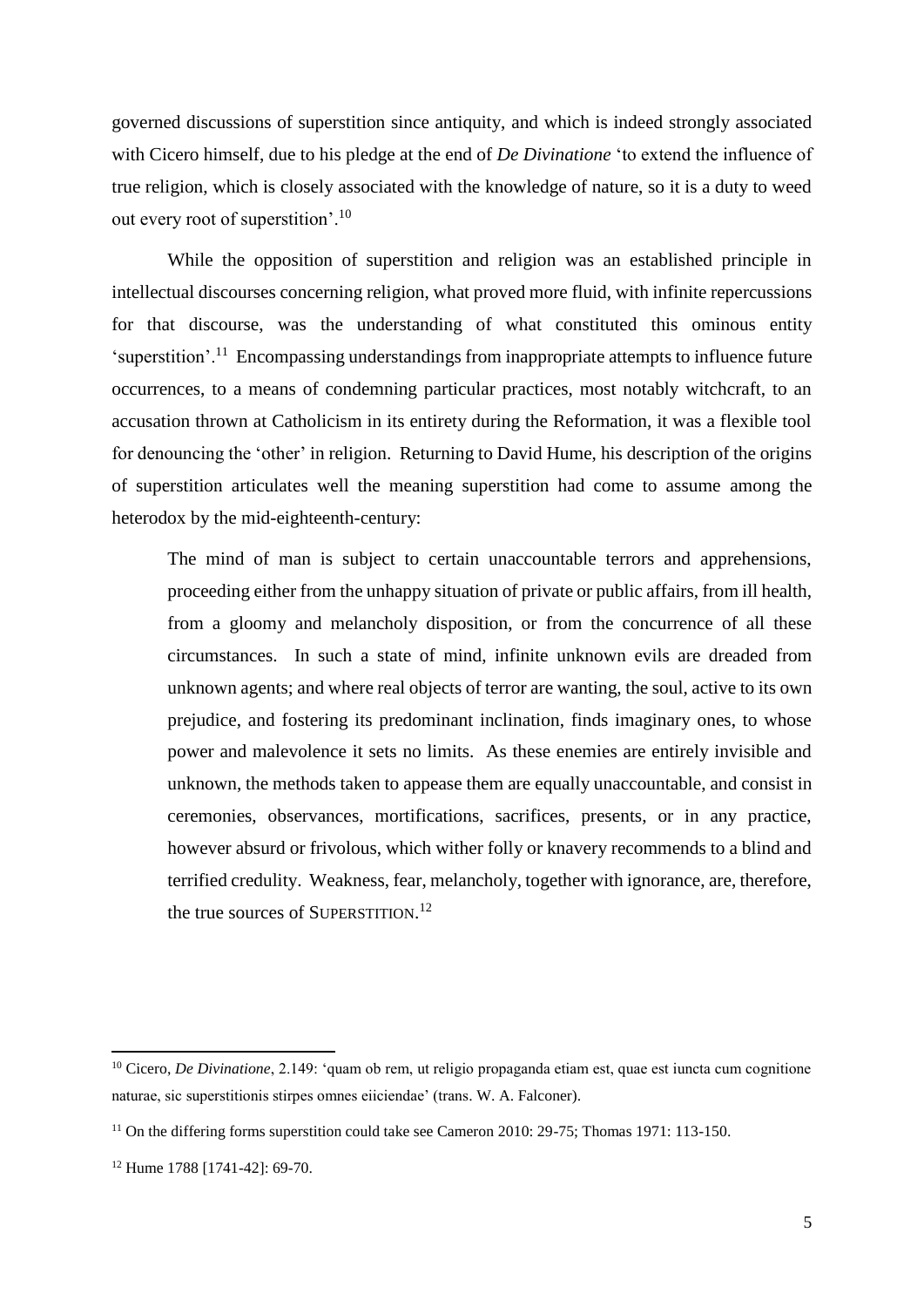Evident here is the understanding that superstition takes root and thrives where reason is absent. The opposition between superstition and reason became the new framework around which the rhetoric of superstition functioned in the debate, particularly in the works of the heterodox.<sup>13</sup>

In 1683 Charles Blount (1654-1693), whose works performed a crucial service for English Deism by transmitting the ideas of both Herbert of Cherbury and Baruch Spinoza, had defined superstition in terms very similar to those used by Hume. The belief in miracles, he explained, was rooted in superstition,

For the Minds of men being naturally prone to be agitated betwixt *Fear* and *Hope* of the future (the two grand Passions that govern humane life) thence it comes to pass, that they very often fancy a certain extraordinary divine power in all Contingents which are unusual, and the natural Causes of which they do not comprehend, as if those Contingents certainly proceeded, not from the order of Nature, but from an immediate operation of God transcending or changing that order; and that they presignified some good or evil Fortune to themselves. 14

Apparent here was that this was an echo of the broader issues governing the debate. The relationship between God and nature had become the focal point of disputes, as support for a natural religion, in which the divine power was entirely constrained by the laws of nature, gained traction. In this natural religion reason became a guiding force, therefore the association of the antithesis of religion (namely superstition) with the antithesis of reason and nature (namely irrationality) was a logical conclusion. 15 In the heterodox discourse the function of superstition was increasingly defined by its complete and direct opposition to reason.

This facilitated the integration of superstition into another prominent part of the English Enlightenment discourse: anticlericalism. This is once more illustrated by Hume, who having established what superstition and enthusiasm were, began enumerating their consequences for society. Regarding superstition, foremost among these consequences was the enhancement of the power of the clergy:

<sup>13</sup> Cameron 2010: 6.

<sup>&</sup>lt;sup>14</sup> Blount 1683: 3. On Blount's treatment of superstition see Israel 2001: 360-363. There are also numerous examples of this association between superstition and irrationality in the works of John Toland. For example, see Toland 1696: 44; Toland 1714: 29; Toland 1700: 18.

<sup>15</sup> See Harrison 1990: 5-18.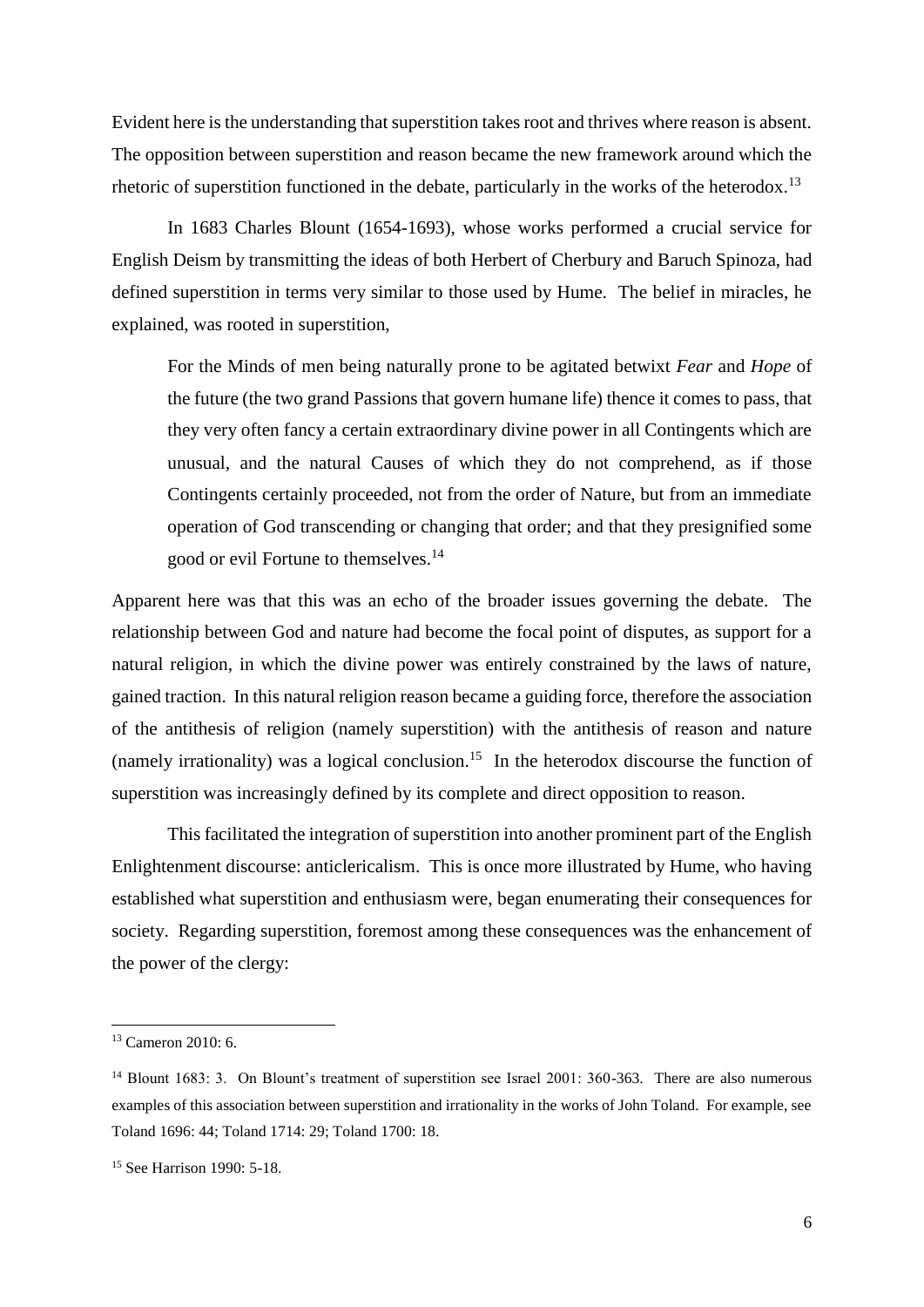My first reflection is, *That superstition is favourable to priestly power, and enthusiasm not less or rather more contrary to it than sound reason and philosophy*. As superstition is founded on fear, sorrow, and a depression of the spirits, it represents the man himself in such despicable colours, that he appears unworthy, in his own eyes, of approaching the Divine presence, and naturally has recourse to any other person, whose sanctity of life, or perhaps impudence and cunning, have made him supposed more favoured by the Divinity. To him the superstitious intrust their devotions: To his care they recommend their prayers, petitions, and sacrifices: And by his means they hope to render their addresses acceptable to their incensed Deity.<sup>16</sup>

Numerous heterodox writers sought to cement this association, from Herbert of Cherbury to Charles Blount to John Toland to Matthew Tindal. In 1709 the Whig writer John Trenchard (1662-1723) used his work *The Natural History of Superstition* to perpetuate the anticlerical agenda which dominated so much of his work, writing that

Though true Religion improves the Faculties, exhilirates the Spirits, makes the Mind calm and Serene, renders us useful to Society, and most active in the Affairs of the World, yet I dont know how it has happened, that in all Ages and Countries, Fanatical, Melancholly, Enthusiastick, Monkish, Recluse, Sequestred Persons have passed upon the World for Religious, such who lived in Cloisters and Caves or became Pilgrims and Hermits, who seeming not to mind the Affairs of this World, were believed to know more of the next. 17

This then was how the rhetoric of superstition developed among the heterodox into a tool to be employed in the deconstruction of clerical authority, by arguing on the basis that authority fed off irrational hopes and fears, and must consequently be identified as a superstition.

#### **Cicero: The Enemy of Superstition**

The promotion of superstition within heterodox discourse was accompanied by the integration of Cicero, here assuming the role of the 'enemy of superstition', achieving an almost paradigmatic status in this incarnation due to his forceful rejection of superstition at the conclusion of the second book of *De Divinatione*, referred to above and here quoted in full:

<sup>16</sup> Hume 1788 [1741-42]: 71.

<sup>17</sup> Trenchard 1709: 16.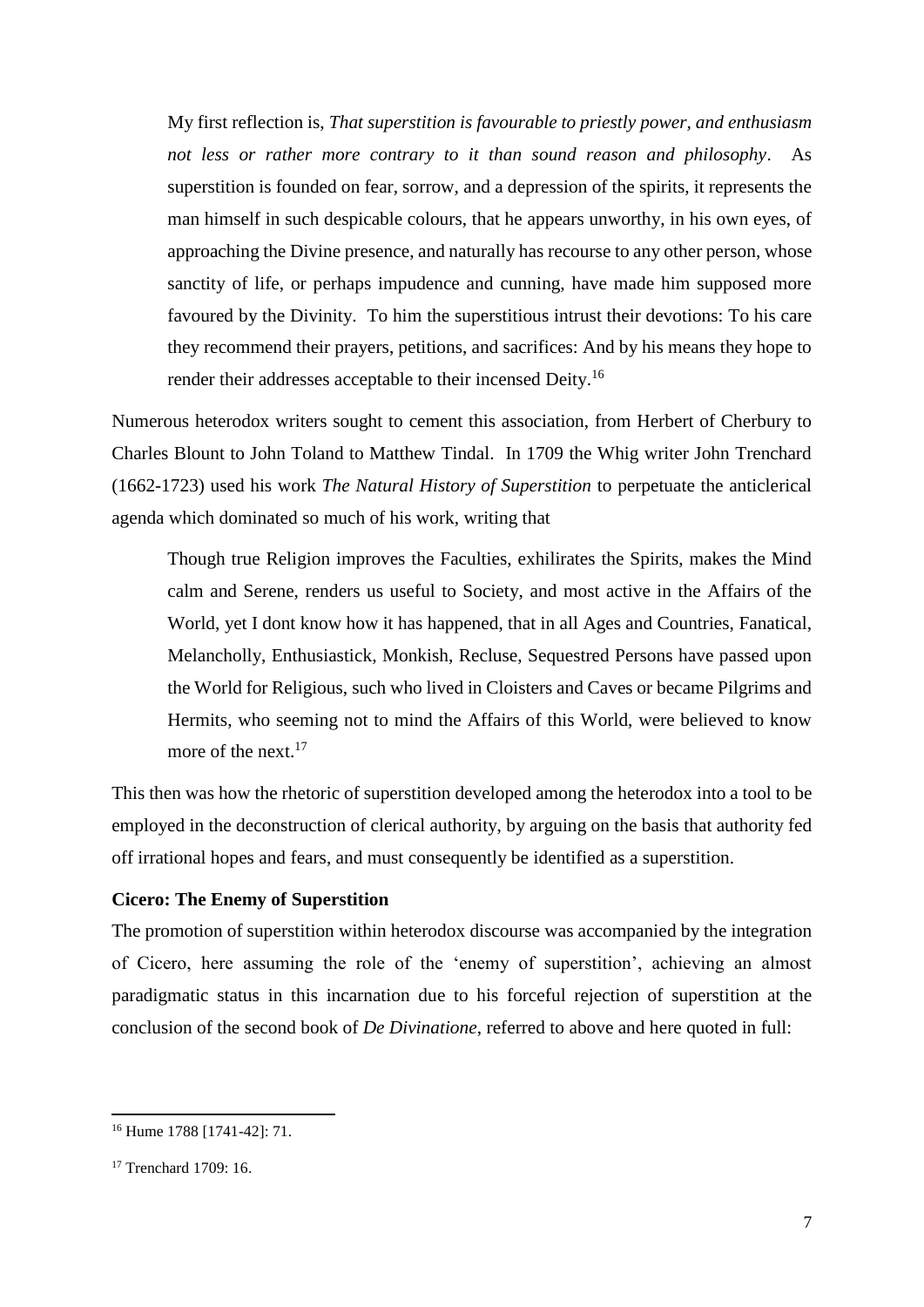Speaking frankly, superstition, which is spread among the nations, has taken advantage of human weakness to cast its spell over the mind of almost every man. This same view was stated in my treatise *On the Nature of the Gods*; and to prove the correctness of that view has been the chief aim of the present discussion. For I thought that I would be rendering a great service both to myself and to my countrymen if I could tear this superstition up by the roots. But I want it distinctly understood that the destruction of superstition does not mean the destruction of religion. For I consider it the part of wisdom to preserve the institutions of our forefathers by retaining their sacred rites and ceremonies. Furthermore, the celestial order and the beauty of the universe compel me to confess that there is some excellent and eternal Being, who deserves the respect and homage of men. Wherefore, just as it is a duty to extend the influence of true religion, which is closely associated with the knowledge of nature, so it is a duty to weed out every root of superstition.<sup>18</sup>

This passage represents the conclusion of a book in which the character Cicero-as-Marcus had point by point rejected the arguments for divination, primarily Stoic in their understanding, offered by his brother Quintus in the first book. Cicero's decision to present this attack on religious divination under his own name, and to conclude it with such a statement of intent against superstition still under his own name, inevitably drew the enthusiastic attentions of heterodox writers.

As noted above, Cicero's positioning of *religio* and *superstitio* in direct opposition to each other solidified a way of comprehending *superstitio* which was influential until well into the eighteenth century.<sup>19</sup> The consequence in *De Divinatione* is the use of

<sup>&</sup>lt;sup>18</sup> Cicero, *De Divinatione*, 2.148-149: 'Nam, ut vere loquamur, superstitio, fusa per gentis, oppressit omnium fere animos atque hominum imbecillitatem occupavit. Quod et in iis libris dictum est, qui sunt *de natura deorum*, et hac disputatione id maxume egimus. Multum enim et nobismet ipsis et nostris profuturi videbamur si eam funditus sustulissemus. Nec vero - id enim diligenter intellegi volo - superstitione tollenda religio tollitur. Nam et maiorum instituta tueri sacris caerimoniisque retinendis sapientis est, et esse praestantem aliquam aeternamque naturam, et eam suspiciendam admirandamque hominum generi pulchritudo mundi ordoque rerum caelestium cogit confiteri. Quam ob rem, ut religio propaganda etiam est, quae est iuncta cum cognitione naturae, sic superstitionis stirpes omnes eligendae' (trans. W. A. Falconer).

<sup>&</sup>lt;sup>19</sup> This distinction is elaborated on by Santangelo 2013: 38-47; its legacy is considered by Martin 2004: 126-129.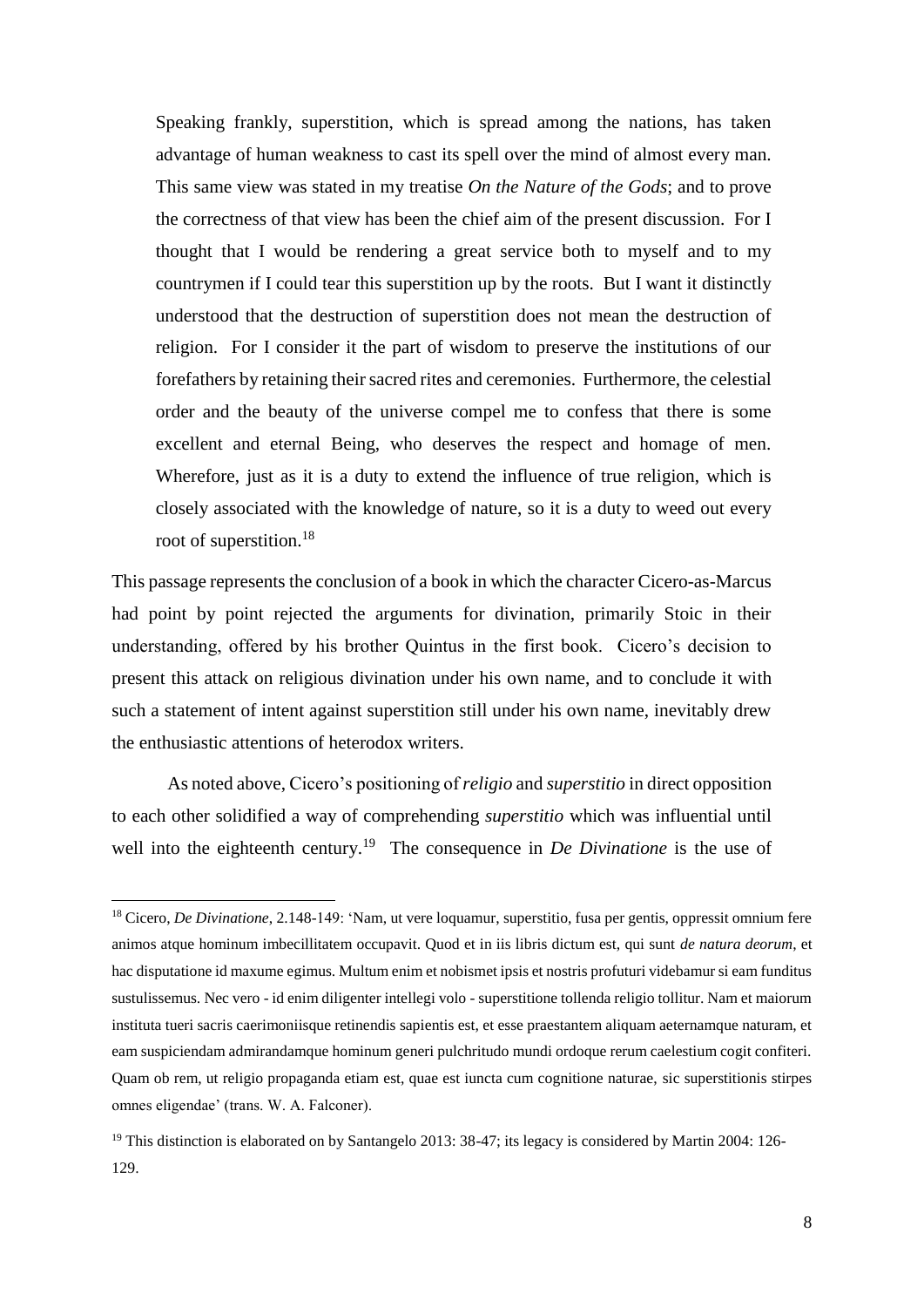*superstitio* as a means of characterising *divinatio* so that it can be ostracised from appropriate religious practice. The practices identified with divination are dismissed as superstitions, defined as such on the basis that they draw their power from irrational fear: 'what wonder, then, if in auspices and in every kind of divination weak minds should adopt the superstitious practices which you have mentioned and should be unable to discern the truth?<sup>'20</sup> Again and again, the ability to reject a particular divinatory endeavour as a superstition is utilised, and to consequently make the case for the exclusion of said practice from religion:

What a conflict this is! In view, then, of the differences between different nations in the responses, in the manner in which observations are made and in the kinds of birds and signs employed, need I assert that divination is compounded of a little error, a little superstition, and a good deal of fraud? And to these superstitions you have actually joined omens!...Then you go on and speak of the order of silence, *favete linguis* and the 'prerogative', or omen of the elections. This is indeed turning the artillery of one's eloquence against oneself! For while on watch for these 'oracles' of yours could you be so free and calm of mind that you would have reason and not superstition to guide your course?<sup>21</sup>

Here, in this sustained use of *superstitio* as a means of condemning aspects of religious practice as not appropriate to the true religion due to their irrationality, existed a strategy for employing the rhetoric of superstition to segragate certain elements of religion deemed unacceptable.

This image of Cicero as the enemy of superstition was eloquently presented by John Toland (1670-1722), whose anticlerical and heterodox works provoked controversy in the first decades of the eighteenth century. In 1712 Toland wrote *Cicero Illustratus*, a work in which he presented his plans for a new edition of Cicero's complete works to his intended sponsor

<sup>20</sup> Cicero, *De Divinatione*, 2.81: 'quid mirum igitur si in auspiciis et in omni divinatione imbecilli animi superstitiosa ista concipiant, verum dispicere non possint?' (trans. Falconer)

<sup>21</sup> Cicero, *De Divinatione*, 2.83: 'quid quod aliis avibus utuntur, aliis signis, aliter observant, alia respondent? Non necesse est fateri partim horum errore susceptum esse, partim superstitione, multa fallendo? Atque his superstitionibus non dubitasti etiam omina adiungere...iam illa "Favete linguis" et "praerogativam, omen comitiorum". Hoc est ipsum esse contra se copiosum et disertum, Quando enim ista observans quieto et libero animo esse poteris, ut ad rem gerendam non superstitionem habeas, sed rationem ducem?' (trans. Falconer).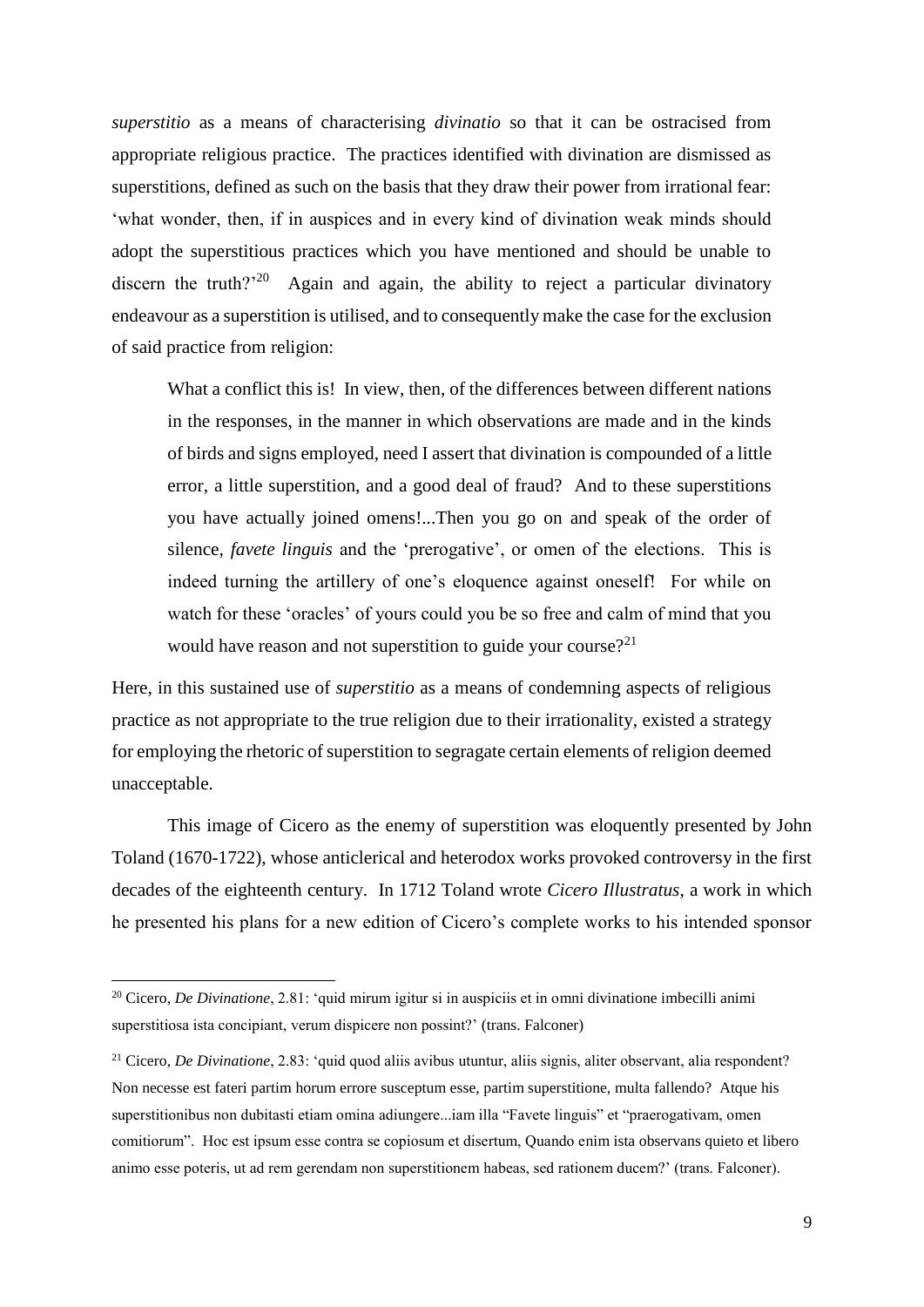and his correspondent in matters heterodox, Prince Eugene of Savoy.<sup>22</sup> Indicating his plans to include an index in the edition recording all of those Ciceronian passages relevant to the Christian faith, Toland declared that 'Tully can be called the hammer of Superstition before all other mortals'.<sup>23</sup> Earlier in the work Toland had reflected on the doubts which arose from Cicero's philosophical dialogues, doubts which emanated from the obscurity regarding where Cicero's voice should be located in these works, when often the author distanced himself through the use of different characters and historical settings. The subject of *De Divinatione* naturally arose in this context, as the work in which this dilemma was most pertinent: Cicero wrote the second book apparently under his own name, suggesting it might reflect his own personal views on the matter, yet it seemed to contradict the stance taken in favour of Stoic theism in the preceding dialogue *De Natura Deorum*, and the stance he often assumed in his speeches in favour of traditional Roman religion and its divinatory practices.<sup>24</sup> Toland confronted this dilemma, arguing that the statements at *De Divinatione*, 2.148-149, must be read as representative of Cicero's true views, not simply the articulation of a possible standpoint by a character in a dialogue:

I would like [the reader] to notice that Cicero plainly removes his mask in *De Divinatione* (which, as he often says himself, is simply a continuation of *De Natura Deorum*), and confirms these things completely in his own name. But, fearing that Readers would not finally understand his mind, he declares the meaning of these Books at the end of the second book of *De Divinatione*, in these words...<sup>25</sup>

**.** 

<sup>&</sup>lt;sup>22</sup> John Toland was a prolific writer of political pamphlets and theological treatises, all of which were directed towards defending the Commonwealth and championing the rationalisation of religion. On Toland's contributions to heterodox thought see Champion 2003 and 1992; Israel 2001: 599-627; Wigelsworth 2009: 75-86, 143-148; Jacob 1976: 201-250; Hudson 2009: 81-97.

<sup>23</sup> Toland 1712: 59: 'et Tullius profecto prae cunctis mortalibus Superstitionis malleus dici poterat'.

<sup>24</sup> The debate regarding where – or indeed whether – Cicero's true voice can be located in *De Divinatione* and *De Natura Deorum* has a long history in Ciceronian scholarship, and will probably continue to exercise Ciceronian scholars for a long time to come. Some of the key studies include Beard 1986: 33-46; Schofield 1986: 47-65; Krostenko 2000: 353-391; Santangelo 2013: 10-36.

<sup>25</sup> Toland 1712: 37-38: 'is advertat velim, eum in libris *de Divinatione* (qui, ipso pluries dicente, horum *de Natura Deorum* sunt tantummodo continuatio) larvam sibi aperte detrahere, ac eadem omnino suo ipsius nomine affirmare. Sed, ne mentem ejus non caperent tandem Lectores, subverens, satis speciatim subjectam illorum Librorum sententiam in sine secundi *de Divinatione*, his verbis declarat...'.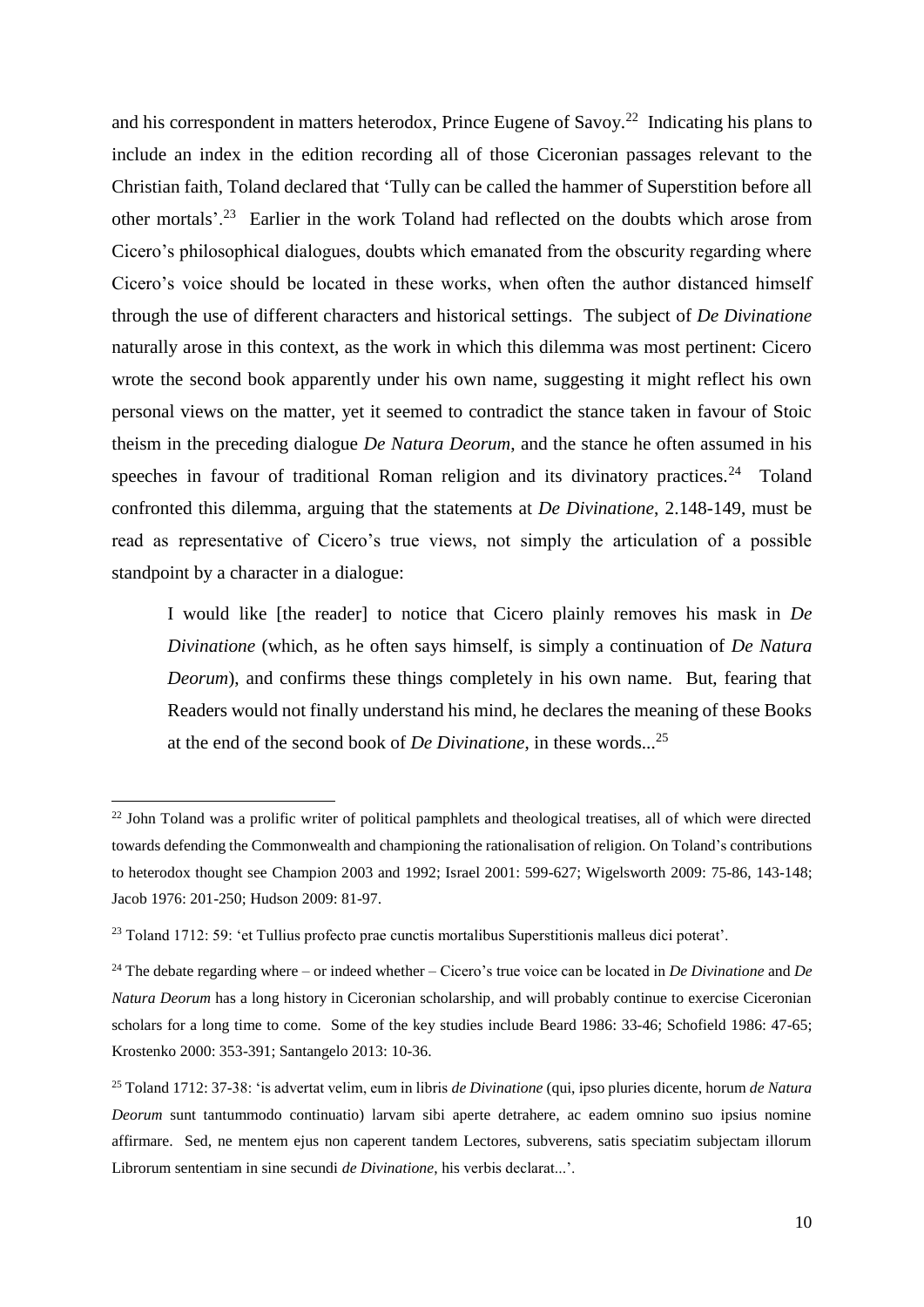Cicero's words on *superstitio* and *religio* at the end of *De Divinatione* are then quoted in full. Toland's determination to affirm these words as truly Ciceronian reflects the prominence they had and would continue to possess in his broader corpus. Lines from these passages had been employed by Toland in 1709, appearing on the frontispiece of his *Adeisidaemon*, a work seeking to defend Livy from the accusation of being a 'superstitious man': '*Ut RELIGIO propaganda etiam, quae est juncta cum cognitione Naturae; sic SUPERSTITIONIS stirpes*  omnes ejiciendae<sup>'. 26</sup> Cicero's repudiation of superstition is again quoted in full by Toland in the partner work to *Adeisidaemon*, *Origines Judiciae*, a refutation of Pierre Daniel Huet's *Demonstratio Evangelica* (1679) and its presentation of the traditional view of Moses as a prophet, in which Toland crafted an alternative account of Moses as an historical and political figure. *De Divinatione* is quoted towards the beginning of this work, followed by the declaration from Toland that he wants the same sentiment understood about himself, that while he impugns superstition, he will fight for religion.<sup>27</sup> In 1720, the passage was once more quoted in full by Toland in his work *Pantheisticon*, a work in which the Christian liturgy was reimagined to suit the purposes of a Pantheistic Society. The *Modiperator*, leader of the congregation's meetings, after reciting Cicero's definition of reason from the third book of *De Republica* calls on his audience to always follow that law, before reciting for them the passage from *De Divinatione*.<sup>28</sup> An exchange between the Modiperator and the congregation follows in which the difficulties faced by the superstitious man are enumerated, with the obvious conclusion being that Pantheism will provide the liberation of men from the tyranny of such superstitions, much in the manner Cicero deems desirous in *De Divinatione*.

Anthony Collins (1676-1729), a Freethinker and Toland's friend and ally in the anticlerical cause, also saw in *De Divinatione* an opportunity to depict Cicero as the adversary of superstition.<sup>29</sup> In 1713 Collins published *A Discourse of Free-Thinking*, the work for which

**.** 

 $26$  Toland 1709. Typographical emphasis is as it appears on the frontispiece.

<sup>27</sup> Toland 1709: 102-103.

<sup>28</sup> Toland 1720: 69-70.

<sup>&</sup>lt;sup>29</sup> Anthony Collins was an English philosopher who contributed numerous tracts which sought to demonstrate the rational basis of true religion, a focus which has situated him within the radical Deist tradition. Due to *A Discourse of Free-Thinking*, published in 1713, Collins is also strongly associated with the development of Freethought in England, and its demand that all assertions meet the standards of reason to be accepted as 'true'. On Collins see Wigelsworth 2013: 86-101, 112-123; Hudson 2009: 98-106; Tarantino 2014: 81-100; Berman 1980: 1501-54; Berman 1975: 82-102.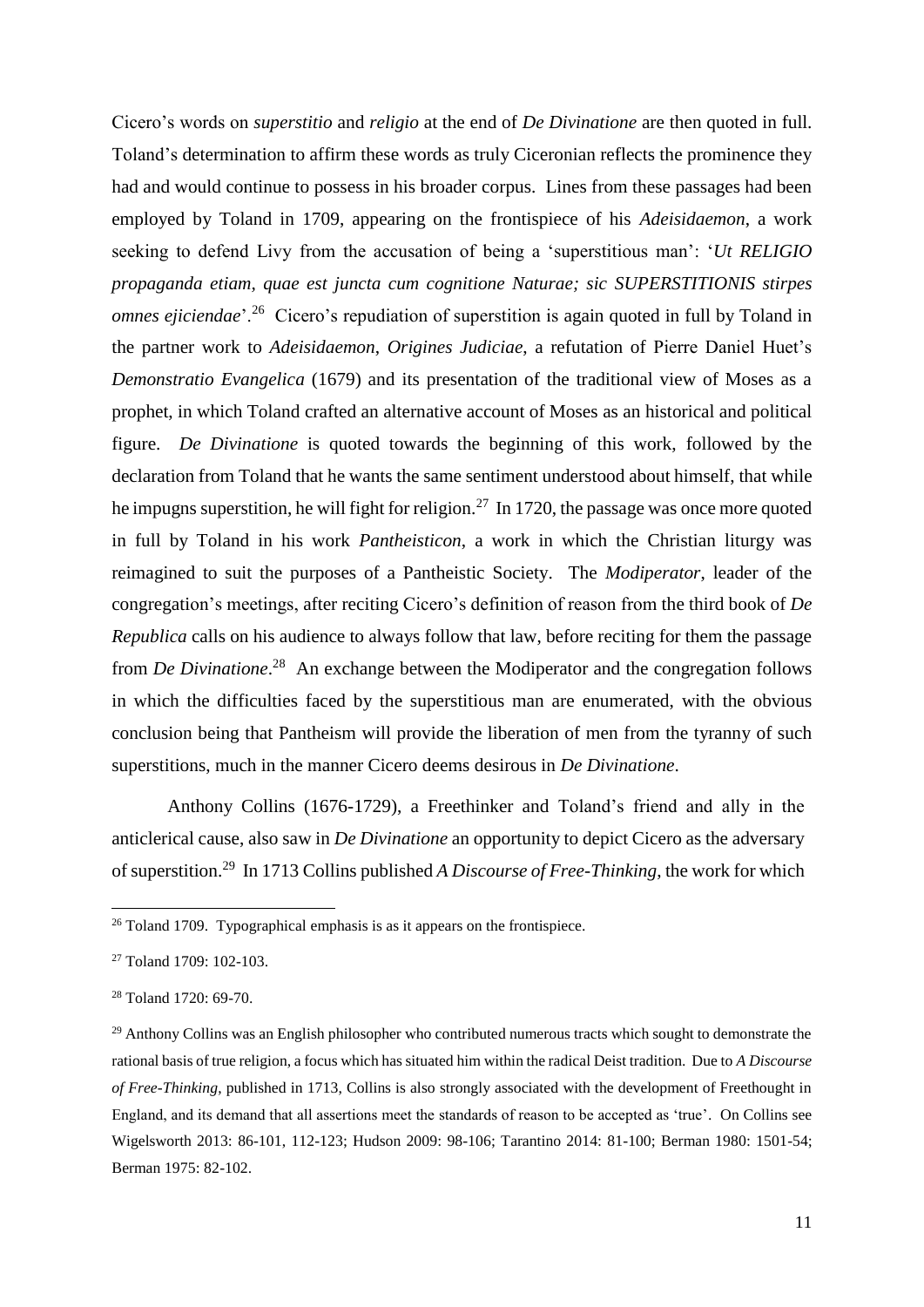he is best remembered, and the work which ensured that his primary legacy was as one of the foremost proponents of that philosophy. This was a text in which Collins reiterated those beliefs which had already gained him notoriety – namely a radical Deism and an overt hostility to the established Church – and advocated a philosophy in which any belief could be challenged, and discarded if it failed to meet the requirements of rational law. To this end, in the Second Section of the *Discourse* Collins presented a series of arguments intended to confirm his thesis that it is the duty of all men to think freely on questions concerning God and the Scriptures. The third argument offered is that '*there is no remedy for the great Evil of* Superstition*, but* thinking freely *on these Points*'.<sup>30</sup> There Collins made his case that 'Superstition is an Evil, which either by the means of Education, or the natural Weakness of Men, oppresses almost all Mankind. And how terrible an Evil it is, is well describ'd by the antient Philosophers and Poets'.<sup>31</sup> Whom should he quote in order to confirm this point, but Cicero? Moreover, later in the *Discourse* he describes *De Divinatione* as a work in which Cicero 'baffles all the *Stoical* Arguments for Superstition, openly under his own name', and 'destroy'd the whole Reveal'd Religion of the Greeks and Romans, and show'd the Imposture of all their Miracles, and Weakness of the Reasons on which it was pretended to be founded'.<sup>32</sup>

Over a decade later, Cicero was still being utilised as something of a Gospel on Superstition (or the Gospel against Superstition) in anticlerical discourse. In 1730 Matthew Tindal (1657-1733) – another Freethinker and heterodox writer - looked to *De Divinatione* in his work *Christianity as Old as the Creation*. 33 This, his final work, once more took up the argument for the supremacy of a natural over a revealed religion, directing that argument particularly against the power of the clergy. As can be expected, when disputing the possibility of revelation, the question of superstition arose. Written as a dialogue, the first interlocutor asks 'but if every Thing, as you contend, ought to be look'd on as superstitious which is not of a moral Nature, Superstition has spread itself over the Face of the Earth, and

<sup>30</sup> Collins 1713: 35.

<sup>31</sup> Collins 1713: 35-36, in wich Collins goes on to quote Cicero, *De Divinatione*, 2.150.

<sup>32</sup> Collins 1713: 110-111.

<sup>&</sup>lt;sup>33</sup> Another Deist writer, Matthew Tindal produced works which challenged the power held by the Church and its clergy on the basis of the rational basis of true religion. On Tindal see Stephen 2006; Hudson 2009: 106-113; Wigelsworth 2009: 58-64.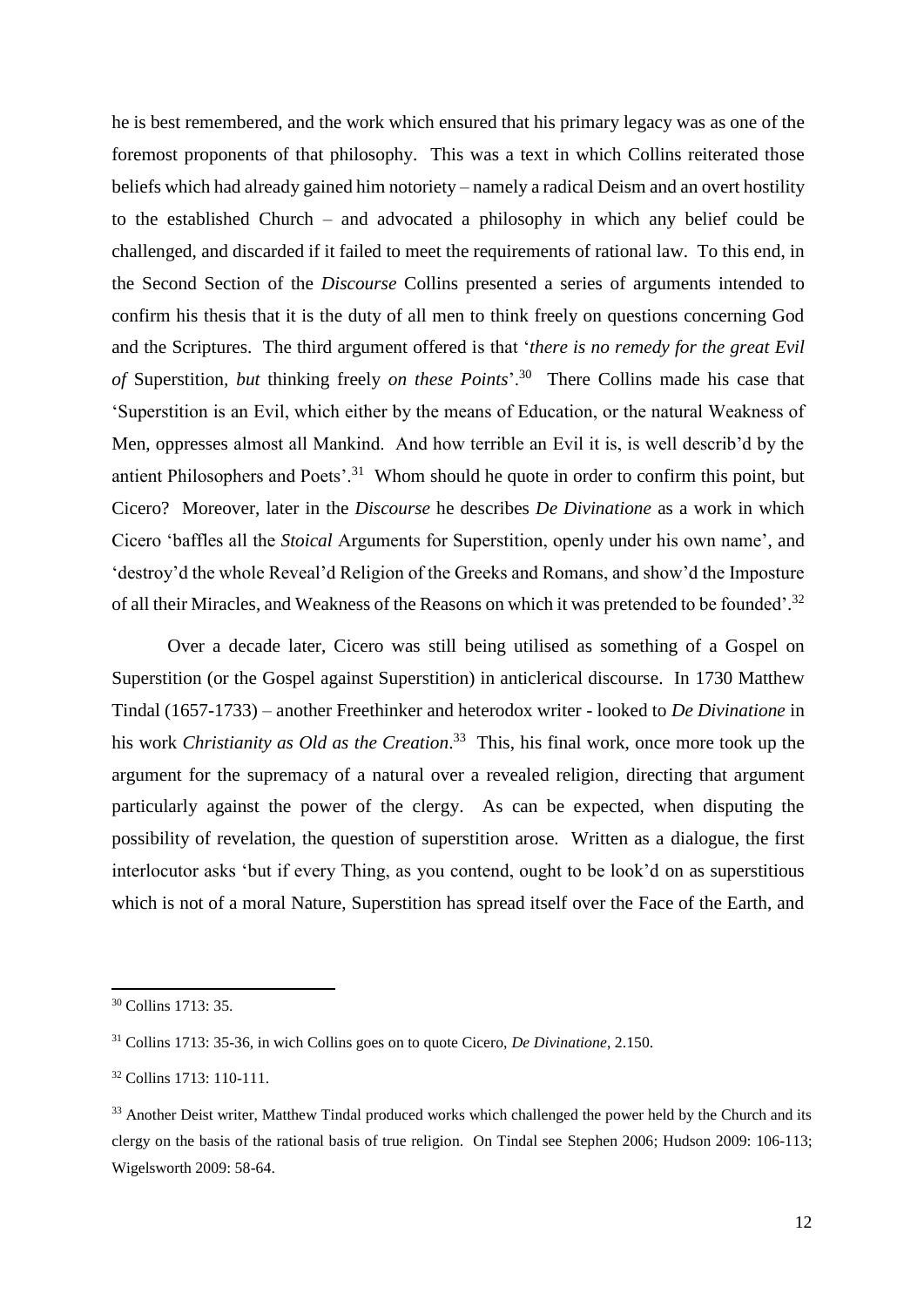prevail'd more or less in all Times and Places'.<sup>34</sup> The second interlocutor replies, 'this is no more than what has been own'd long ago by a very good Judge, who says, *Superstition, which is widespread among the nations, has taken advantage of human weakness to cast its spell over the mind of almost every man*. And the Universality of Superstition is in Effect own'd by every Sect, in affirming that Superstition is crept into all other Sects; and that 'tis the chief Business of their respective Teachers to promote it'.<sup>35</sup> Once again, later in this text, Tindal calls upon *De Divinatione* as evidence of Cicero's campaign against superstition, undertaken in spite of his own status as a Priest, 'Of this, *Cicero* is a remarkable Instance; who, in his Book *de Divinatione*, exposes the Superstition of his own Country-men, and ridicules those Miracles, with which the Annals of the Church-Priests were fill'd'.<sup>36</sup>

The characterisation of Cicero as the enemy of superstition was of great importance to these anticlerical writers seeking to engage with a discourse in which the accusation of superstition remained a powerful rhetorical and ideological weapon. What particular value did Ciceronian *superstitio* hold for these men?

#### **Interpreting Ciceronian** *Superstitio*

A revealing insight into the understanding of Ciceronian *superstitio* which underpinned its anticlerical popularity is provided by an exchange between Anthony Collins, vocal critic of the clergy, and Richard Bentley, who, as well as being one of the most notable classical scholars of the English tradition, was a clergyman and a great champion of the Anglican rational cause. In 1713 Bentley had felt compelled to pen a response to Collins' *Discourse of Free-Thinking* in order to defend the clergy against Collins' barely veiled accusations and condemnations.<sup>37</sup> In this response, Collins' arguments were addressed point by point, including his use of Cicero to support his assertion – noted above - that Freethought was the only means by which the power of superstition over the minds of men could be overturned. The Ciceronian passage used by Collins reads as follows in his translation of the text:

<sup>34</sup> Tindal 1730: 148.

<sup>35</sup> Tindal 1730: 148-149, quoting Cicero, *De Divinatione*, 2.148.

<sup>36</sup> Tindal 1730: 360.

<sup>37</sup> Bentley 1713.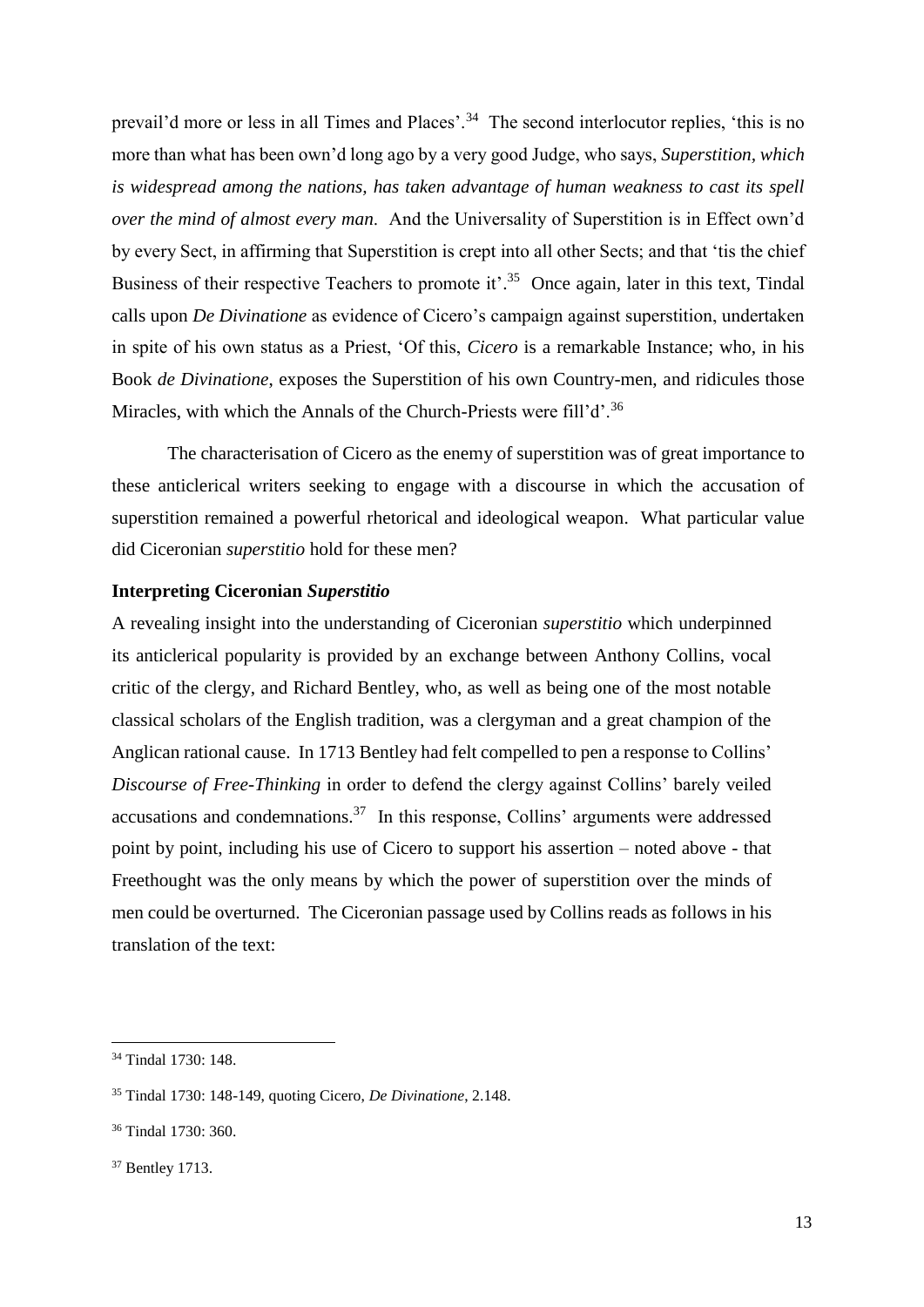If you give way to Superstition, it will ever haunt and plague you. If you go to a Prophet, or regard Omens: if you sacrifice or observe the Flight of Birds; if you consult an Astrologer or Haruspex; if it thunders or lightens, or any place is confirm'd with Lightning, or such like Prodigy happens (as it is necessary some such often should) all the Tranquillity of the Mind is destroy'd. And sleep it self, which seems to be an Asylum and Refuge from all Trouble and Uneasiness, does by the aid of Superstition increase your Troubles and Fears.<sup>38</sup>

Responding to Collins' Freethinking strategy to guard against superstition, Bentley wrote that,

One of his Capital Arguments is from the *Evil of* SUPERSTITION, which *terrible Evil* and *great Vice* can never be avoided, but by turning *Free-thinker*, that is (in plainer *English*) abandoning all Religion. Strange! That *Superstition* and *Religion*, which have been distinguish'd and divided this two thousand Years, should yet stick so fast together, that our Author cannot separate them: so that to ease himself of the One, he must abdicate Both. 39

This dismissal precedes an extended critique of Collins' translation of the Ciceronian passage, a critique which clause by clause challenges and disparages Collins' linguistic abilities and understanding of his Ciceronian source.

Concluding his rebuttal, Bentley declares that 'His dismal *Description* of [superstition] is in the words of *Cicero*; which chiefly relate to little Bigotries in Civil Life, not to fabulous Conceptions of the Supreme Being. And his Inference from thence is exactly, as if I should now say to You: *Sir*, you must renounce your Baptism and Faith, or else you can never be rid of those *terrible Superstitions* about the *Death-watch*, *Thirteen at one Table*, *Spilling of Salt*, and *Childermas-day*'.<sup>40</sup> Herein lies the distinction. According to Bentley's reading, the

**.** 

<sup>38</sup> Collins 1713: 35-36, quoting Cicero, *De Divinatione*, 2.150: 'Superstitio enim instat & urget, & quocunque te verteris persequitur: sive tu vatem, sive tu omen audieres; sive immolares, sive avem aspexeris, sive Chaldaeum; si haruspicem videris; si fulserit, si tonuerit, si tactum aliquid de coelo erit, si ostenti simile natum factumve quidpiam; quorum necesse est plerumque aliquid eveniat: ut nunquam quieta mente liceat consistere. Perfugium videtur omnium laborum & sollicitudinum esse somnus; at ex ipso plurimae nascuntur curae metusque' [this is the Latin as presented by Collins].

<sup>39</sup> Bentley 1713: 34.

<sup>40</sup> Bentley 1713: 34-35. Regarding the superstitious practices identified by Bentley here: the *Death-watch* was the belief that if someone watching over the dying fell asleep in the hour before or after midnight, they would then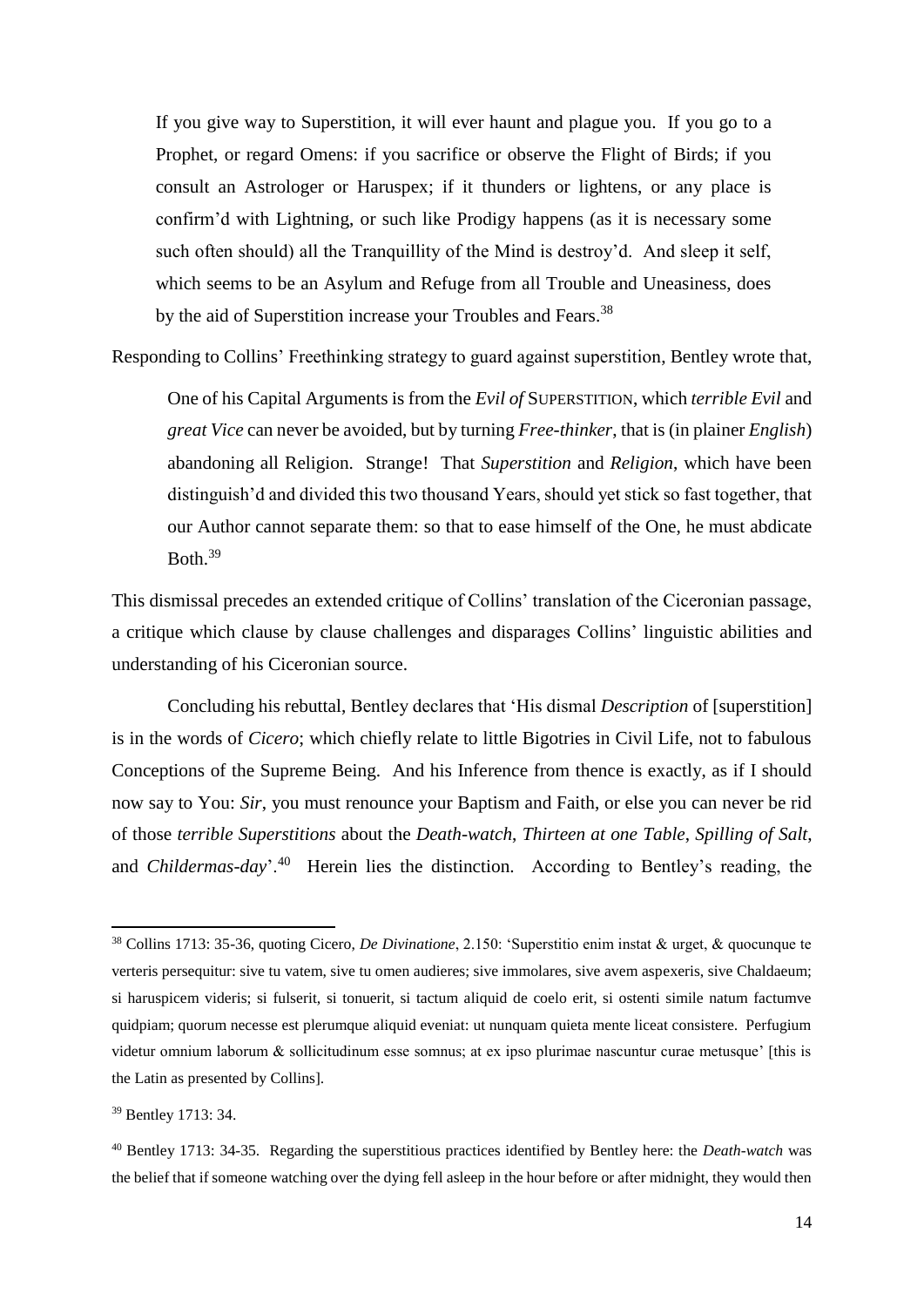superstitions which Cicero rejected in *De Divinatione* were the small incursions, the out-dated or inappropriate practices, or practices performed incorrectly or for untoward ends. For Collins, however, 'there is no just Remedy to this universal Evil [of Superstition] but *Free-Thinking*. By that alone can we understand the true Causes of things, and by consequence the Unreasonableness of all superstitious Fears'.<sup>41</sup> Collins explicitly adopts the understanding of superstition which places it in direct opposition to reason, determining all that is irrational in religion to be superstitious, and provoking Bentley's outraged response that by employing this definition Collins is in fact dismissing religion as a whole. Here the matter of revelatory and natural religion ultimately divides the men: only an entirely rational religion is acceptable to Collins, while Bentley's religion still requires space for a providential god. So, while in Cicero's treatment of superstition in *De Divinatione* Bentley perceives an account of the usual inappropriate religious practices to be encompassed as superstitions, Collins perceives a confirmation of the equation of superstition with all that is contrary to rational law.

Collins' interpretation depends heavily on the second book of Cicero's *De Divinatione* and its conclusion. Not only does Cicero-as-Marcus associate the origins and power of superstition with 'human weakness', with men of credulity and who lack reason, but throughout the second book he deploys *ratio* as the means of exposing religious practices as superstitions.<sup>42</sup> When addressing Quintus' examples of the success of divination through dreams, Cicero-as-Marcus asks 'which is more consonant with philosophy: to explain these apparitions by the superstitious theories of fortune-telling hags, or by an explanation based on natural causes?<sup> $143$ </sup> For Cicero-as-Marcus, who is taking the part of the Academic Sceptic in this dialogue, the deployment of *ratio* against the examples and precedents provided as evidence by Quintus is the natural means by which to challenge the legitimacy of the arguments presented to him.

die within the year; *Thirteen at one Table* refers to the belief that if there are thirteen seated around a table, one will die within the year, a superstition connected to the number of Jesus' disciples; the *Spilling of Salt* refers to the belief that it is unlucky to spill salt, as Judas Iscariot spilled salt at the Last Supper; *Childermas-day* refers to The Holy Innocents' Day, the 28<sup>th</sup> December, which marks the massacre of the children of Bethlehem ordered by King Herod, a day which was considered unlucky, particularly for entering agreements such as marriage.

<sup>41</sup> Collins 1713: 37.

<sup>42</sup> The references to human weakness, or 'hominum imbecillitatem', occur at *Div*.2.148, 19, 81, 125. On how Ciceronian *superstitio* developed across his works, see Santangelo 2012: 37-47.

<sup>43</sup> *Div*.2.129: 'utrum philosophia dignius, sagarum superstitione ista interpretari an explcatione naturae?' (trans. W. A. Falconer). See also *Div*.2.83, 85, 100.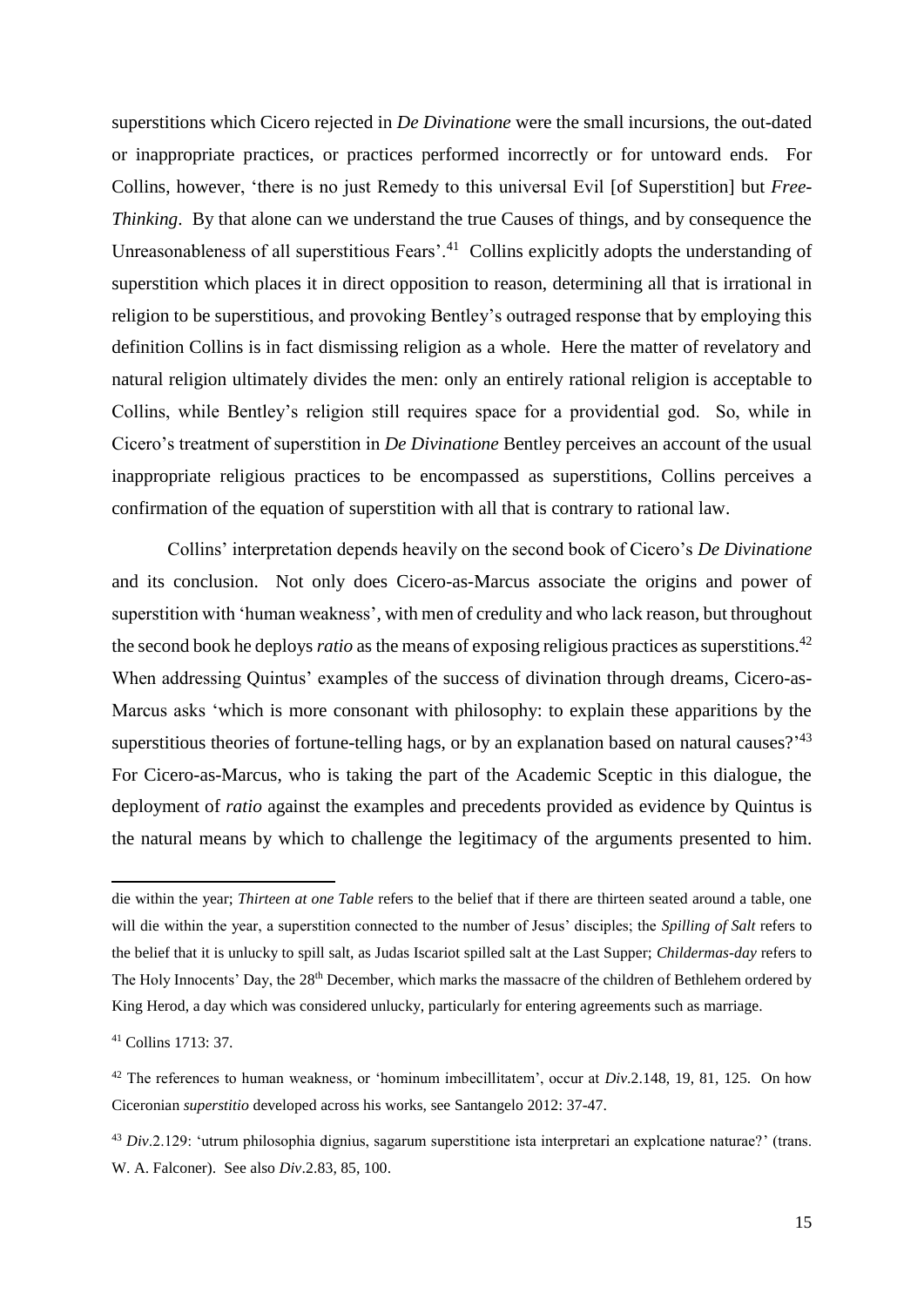This repudiation of divination as superstitious on account of its inconsistency with rational argument was clearly going to appeal to the heterodox readers of the early Enlightenment, for whom it would serve as a model for engagement when faced with their own notion of superstitious practice: the authority claimed by the clergy.

#### **Using Ciceronian** *Superstitio***: Profiteering from Priestcraft**

If we return to John Toland's *Pantheisticon*, the connection forged between Ciceronian *superstitio* and the clergy is articulated when *De Divinatione*, 2.148-149, is recited. First, the *Modiperator* and his congregation have a series of exchanges in which the principle that superstition encompasses all that is irrational is reiterated, as the congregation declare 'We want to be made ready and ruled by this Law: [the Law in question being the law of reason, the definition of which provided by Cicero in the third book of *De Republica* having just been recited], Not at all by the mendacious, and superstitious fabrications of men'.<sup>44</sup> The *Modiperator* then states that 'False Laws are neither clear, nor universal, Nor always the same, nor ever efficacious', to which the congregation replies 'Therefore they are useful to few, or to none at all, With the sole exception of the INTERPRETERS'. The lesson being that those beliefs which exist outside the realm of reason and which consequently rely on the interpretation of others for their meaning to become clear must be categorised as superstitions, profitable solely to those whose role it was to 'interpet' their meaning. The reader is left in no doubt as to who these interpreters exploiting superstition are, when after quoting the passage from *De Divinatione* the congregation recites that 'The SUPERSTITIOUS MAN is tranquil Neither awake nor asleep; He neither lives happily, Nor dies fearlessly: Alive and dead, he is made the prey of PRIESTS'.<sup>45</sup> The clergy's claim to power, that they are in possession of a special authority as interpreters of the divine on behalf of the laity, is therefore identified as a superstition according to the terms identified in Cicero's *De Divinatione*.

The same use of Ciceronian *superstitio* is in evidence in Anthony Collins' celebration of Freethought in 1713. In that work Cicero becomes the subject of focussed discussion when

<sup>44</sup> Toland 1720: 70: 'RESP. Hac Lege institui regique volumus: Haudquaquam mendacibus, Et superstitiosis hominum commentis. MOD. Non claræ sunt fictæ Leges, nec universales, Non semper eædem, nec efficaces unquam: RESP. Paucis ergò, aut oppidò nullis sunt utiles, Solis exceptis INTERPRETIBUS. MOD. Aures interim advertite'.

<sup>45</sup> Toland 1720: 70: 'RESP. Non vigilat SUPERSTITIOSUS, Non dormitat tranquillus; Neque beatè vivit, Neque securè moritur: Vivus & mortuus, Factus SACRIFICULORUM præda'. On Toland's use of Ciceronian Scepticism against priestcraft in *Pantheisticon* see East 2016: 245-262.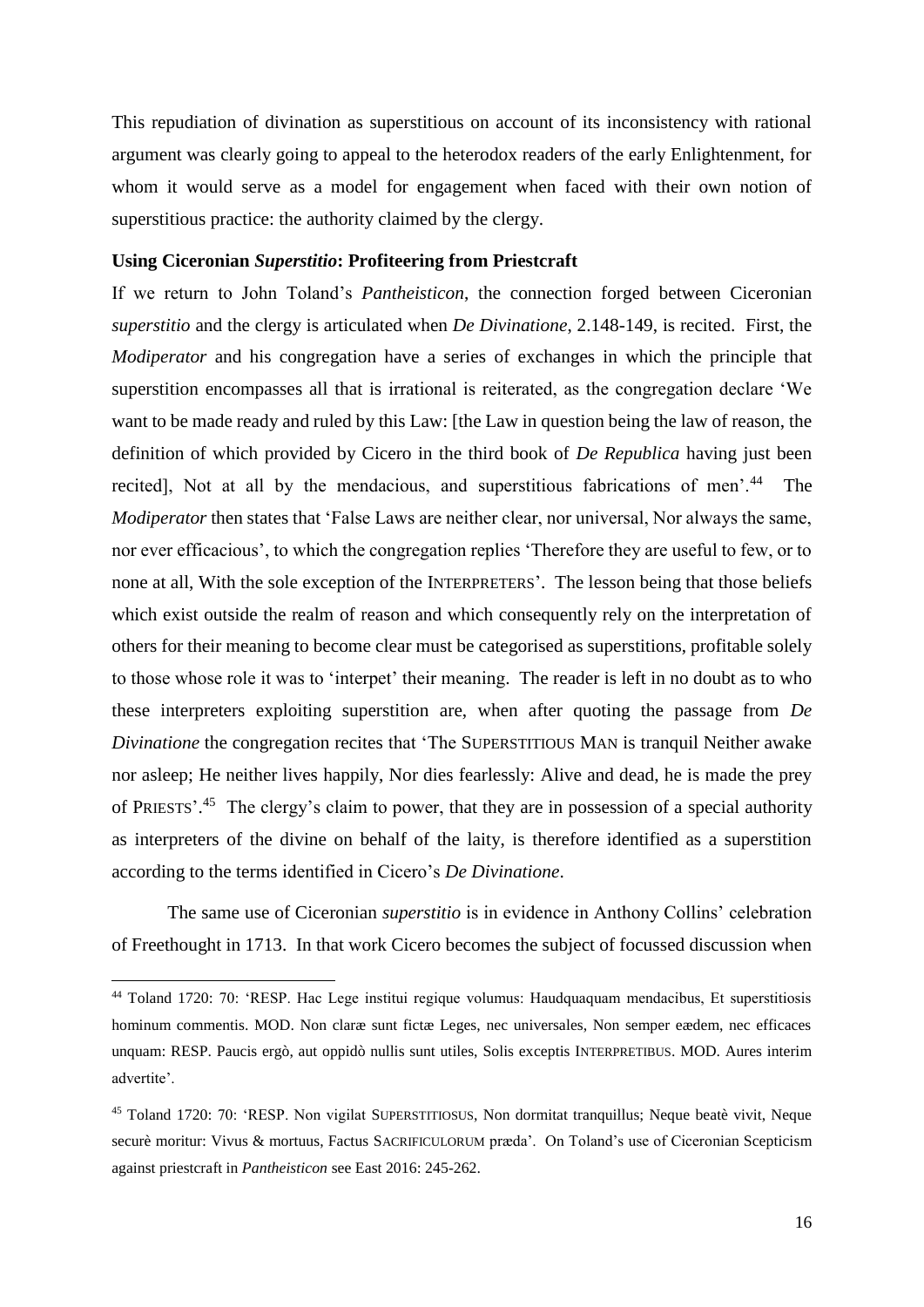he is identified as one of the forebears of Freethought. While considering the theological dialogues *De Natura Deorum* and *De Divinatione*, Collins makes the following accusation: 'now the modern Priests, whenever they meet with any Passage favourable to *Superstition*, which Cicero puts in the mouth of the *Stoick*, or any false Argument which he makes the *Epicurean* use, and which they have thought fit to sanctify...they urge it as Cicero's own, and would have the Reader believe Cicero look'd on it as conclusive'.<sup>46</sup> Again, the clergy are denounced as figures who foster and feed off superstition for their own benefit. This is also the stance of Matthew Tindal, as demonstrated by his discussion of superstition cited above, and his assertion there that in all religious sects ''tis the chief Business of their respective Teachers to promote [superstition]'.<sup>47</sup> Each of these anticlerical writers presents a vision of the clergy as a body which exploits the irrational fears of men – fear of death, most particularly, and fear of divine retribution – for their own profit, constructing their power from that fear. The Ciceronian definition of superstition as that which contradicts reason thereby provides the means of turning the rhetoric of superstition against the clergy, for their very authority is based in the irrational.

The clergy is in fact further condemned, for not only did they exploit superstition to ensure the dependence of the laity, but also to advance their influence in the political sphere, by facilitating the accumulation of power by others. Ciceronian examples are again invoked to illustrate this additional facet of the clergy's profiteering from superstition. One particular instance, in which Cicero-as-Marcus scorns the divinatory power of the Sibylline Oracles due to their exploitation by their interpreters, the *quindecimviri*, garnered attention: 'We Romans venerate the verses of the Sibyl who is said to have uttered them while in a frenzy. Recently there was a rumour, which was believed at the time, but turned out to be false, that one of the interpreters of those verses [Lucius Cotta] was going to declare in the Senate that, for our safety, the man whom we had as king in fact [Julius Caesar] should be made king in name'.<sup>48</sup> John Toland referred to this dismissal of the Sibylline Oracles and their interpreters in his work *Two* 

<sup>46</sup> Collins 1713: 110-111.

<sup>47</sup> Tindal 1730: 168.

<sup>48</sup> *Div*.2.110: 'Sibyllae versus observamus, quos illa furens fudisse dicitur. Quorum interpres nuper falsa quadam hominum fama dicturus in senatu putabatur eum, quem re vera regem habebamus, appellandum quoque esse regem, si salvi esse vellemus' (trans W. A. Falconer).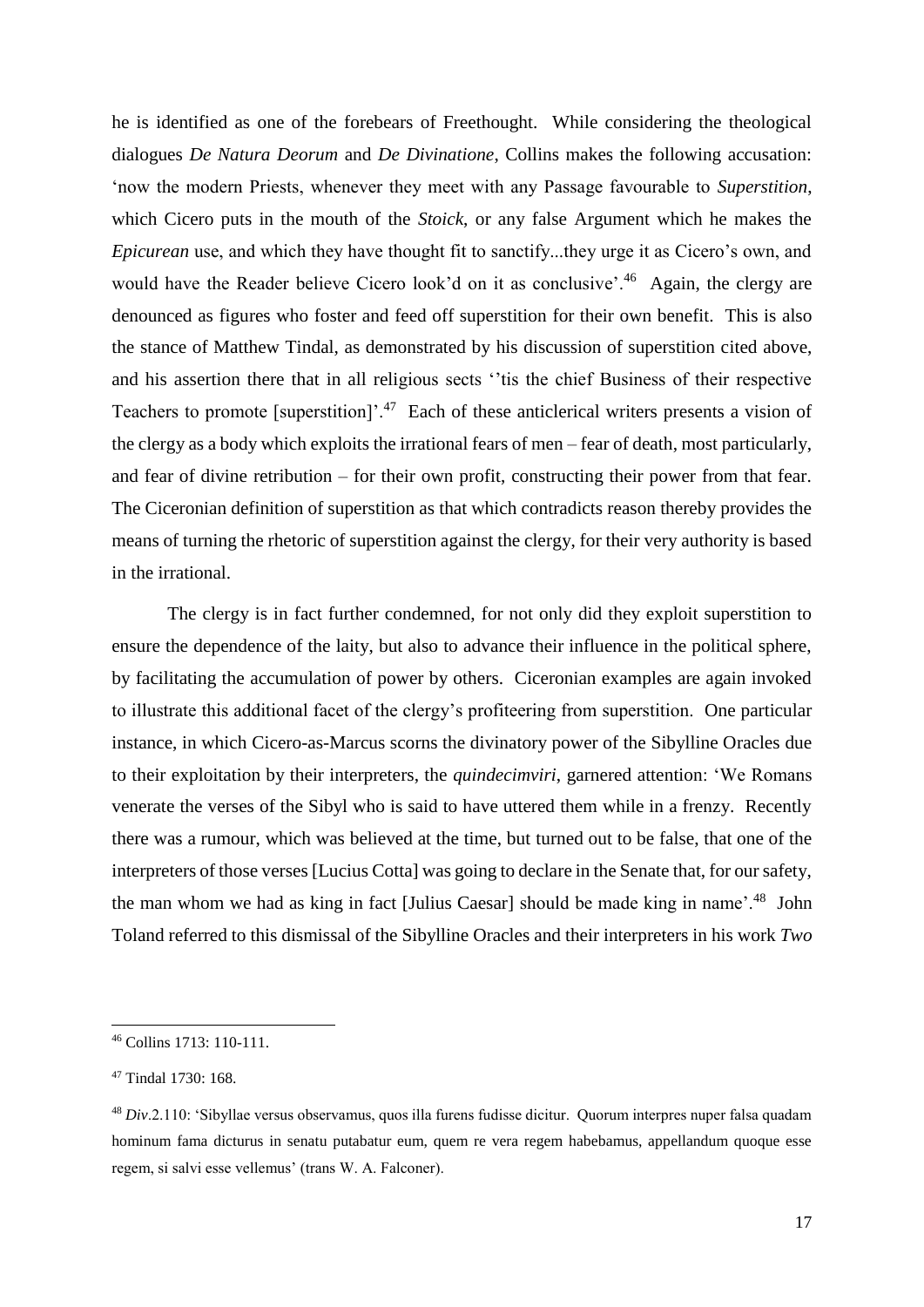*Essays in a Letter from Oxford* (1695). <sup>49</sup> Addressing what he terms the 'Rise, Progress, and Destruction of Fables and Romances', Toland used the condemnation by Cicero-as-Marcus and directed it against the efforts of the Christian Church to arm itself with equivalent oracles through which they might influence contemporary affairs.

The Sibylline Oracles and their potential for corruption are also a point of discussion in the writings of Ralph Cudworth, who, as a defender of the orthodox and a foremost figure among the Cambridge Platonists, was situated in a very different theological arena from Toland, yet who in his *True Intellectual System of the Universe* (1678) also cited Cicero's condemnation of those oracles when considering their exploitation by early Christians.<sup>50</sup> An extensive discussion of the Oracles, during which several excerpts from *De Divinatione* are quoted, argues that although the Oracles were undoubtedly abused and corrupted, there can be discerned therein the foretelling of the rise of Christianity. The abuse identified by Cicero is paralleled to that by those early Christian priests:

Now as *Cicero* seems to complain, that in his time these Sibylline Oracles were too much exposed to view, so is it very probable, that notwithstanding they were to be kept under the Guard of the *Quindecimviri*, yet many of them might be copied out, and get abroad, and thereby an occasion be offered, to the ignorantly zealous Christians, who were for *Officious Lyes and Pious Frauds*, to add a great deal more of their own forging to them. 51

Not only was Ciceronian *superstitio* identified with priestly authority (although not by Cudworth, whose purpose was the endorsement of the established Church), but *De Divinatione* provided a rich resource for examples of how priests profited from that authority through the exploitation of superstition to facilitate the increased power of secular rulers. For heterodox writers such as Toland, this fostering of superstition among the laity amounted to a tyranny of the mind, made even more dangerous by its association with tyranny in the civil world.

<sup>49</sup> Toland 1695: 31-32. Toland again employed examples from *De Divinatione* to demonstrate priestly exploitation of superstition in his *Origines Judiciae* to facilitate political gain. See Toland 1709: 167-168, quoting Cicero, *De Divinatione*, 2.141, on Alexander's dream of a serpent; Toland 1709: 177-184, quoting Cicero, *De Divinatione*, 2.118, on the Pythian manipulation of prophecies to benefit Philip of Macedon.

<sup>50</sup> Cudworth 1678.

<sup>51</sup> Cudworth 1678: 283.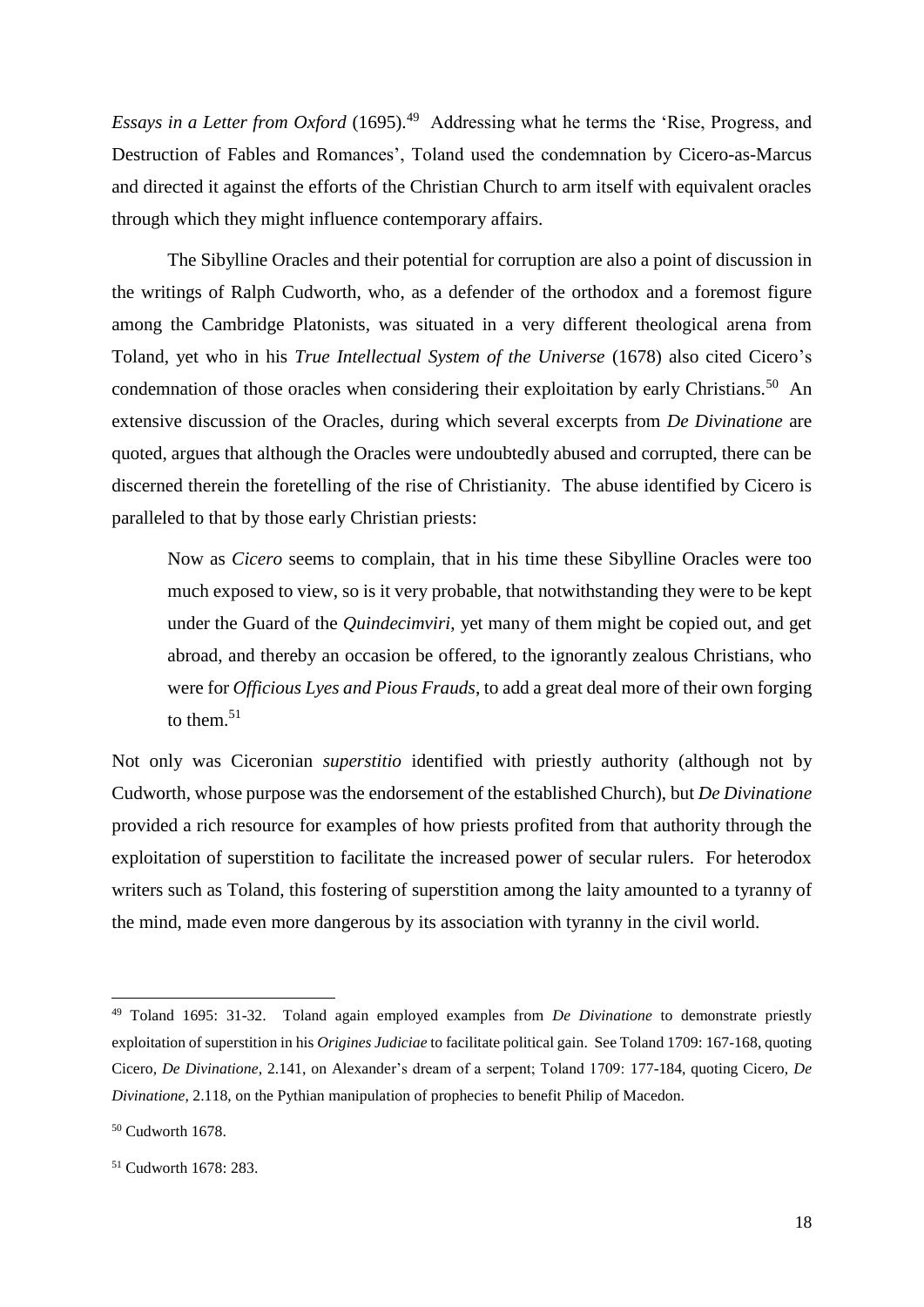#### **Conclusion**

The profit to be won from prophecy can take innumerable different forms, as this volume demonstrates emphatically. Among the anticlerical writers of the English Enlightenment, it was fury at the perceived profit derived by the clergy – in the form of the dependence of their priests, and the ability of those priests to influence secular matters - from their special relationship with the divine, which drove their war on priestcraft. When fashioning the strategies to be employed in that war, Cicero's *De Divinatione*, with its unrelenting critique of claims to divine communication and intervention, proved an invaluable resource. A tract which explicitly condemned superstition, and in which superstition was characterised as the intrusion of the irrational into the true, natural, rational religion, it provided an understanding of superstition which could be turned against the clergy. Superstition became the pseudoreligious practices constructed by men – contrary to reason – in order to enforce their own power; their claims to power which existed outside the realms of man's reason - essentially as interpreters of an aspect of divinity incomprehensible to the laity – could be identified and condemned as superstitions. In the hands of these anticlerical writers the attack on superstition in *De Divinatione* became the outright rejection of the irrational in the true, natural religion, and consequently the ideal weapon to turn against the power of the clergy. This is only one of the functions performed by *De Divinatione* in a broad and complex discourse, but it serves to illustrate the significance this ancient text on ancient religious practices could attain in the context of an entirely modern discourse.

#### **BIBLIOGRAPHY**

#### **Sources**

Anon. 1730. *False Religion worse than No Religion: An Enquiry concerning Superstition, as it affects the Rights and Happiness of Civil Society: Written for the Advancement of True Religion and Virtue*. London.

Bentley, R. 1713. *Remarks Upon a Late Discourse of Free-Thinking*. London.

- Blount, C. 1683. *Miracles, No Violations of the Laws of Nature*. London.
- Collins, A. 1713. *A Discourse of Free-Thinking, Occasion'd by The Rise and Growth of a Sect call'd Free-Thinkers*. London.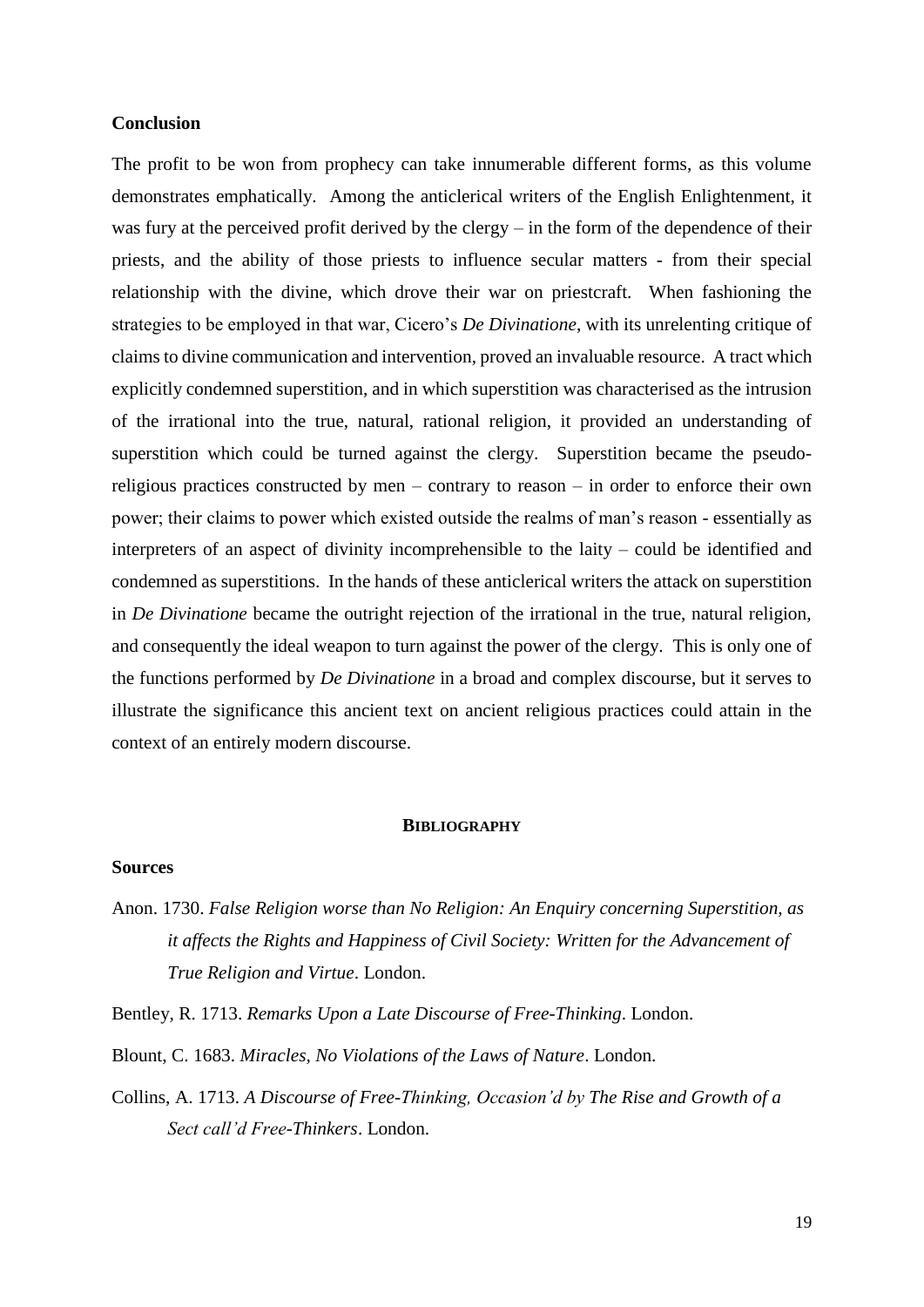- Cudworth, R. 1678. *The True Intellectual System of the Universe: The First Part; wherein, All the Reason and Philosophy of Atheism is Confuted; and its Impossibility Demonstrated*. London.
- Davies, J. (ed.) 1718. *M. Tullii Ciceronis de Natura Deorum libri tres*. Cambridge.
- ———. 1721. *M. Tullii Ciceronis libri de Divinatione et de Fato*. Cambridge.
- Falconer, W. A. (tr.) 1923. *Cicero: On Old Age, On Friendship, On Divination*. Cambridge MA.
- Gronovius, J. (ed.) 1692. *M. Tullii Ciceronis Opera quae Extant Omnia, ex Mss. Codicibus Emendata Studio atque Industria Jani Gulielmii et Jani Gruteri, Additis eorum Notis Integris*. Leiden.
- Gruterus, J. (ed.) 1618. *M. Tullii Ciceronis Opera Omnia quae Exstant*. Hamburg.
- Hume, D. 1788 [1741-42]. 'Of Superstition and Enthusiasm.' In *Essays and Treatises on Several Subjects. In Two Volumes. Vol. 1. Containing Essays, Moral, Political, and Literary*, 69-74. London.
- Tindal, M. 1730. *Christianity as Old as the Creation: or, The Gospel, a Republication of the Religion of Nature*. London.

Toland, J. 1695. *Two Essays sent in a Letter from Oxford*, London, 1695.

———. 1696. *Christianity Not Mysterious*. London.

- ———. 1709. *Adeisidaemon, sive Titus Livius a superstitione vindicatus...Annexae sunt ejusdem Origines Judiciae*. The Hague.
- ———. 1712. *Cicero Illustratus, Dissertatio Philologico-Critica: sive consilium de toto edendo Cicerone, alia plane methodo quam hactenus unquam factum*. London.
- ———. 1714. *The Art of Restoring, or, the Piety and Probity of General Monk*. London.
- ———. 1720. *Pantheisticon, sive formula Celebrandae Sodilitatis Socraticae, in tres particulas divisa*. Cosmopolis [London].

Trenchard, J. 1709. *The Natural History of Superstition*. London.

Verburg, I. (ed.) 1724. *M. Tullii Ciceronis Opera, Quae Supersunt, Omnia*. Amsterdam.

#### **Secondary Literature**

<sup>———. 1700.</sup> *Clito: A Poem on the Force of Eloquence*. London.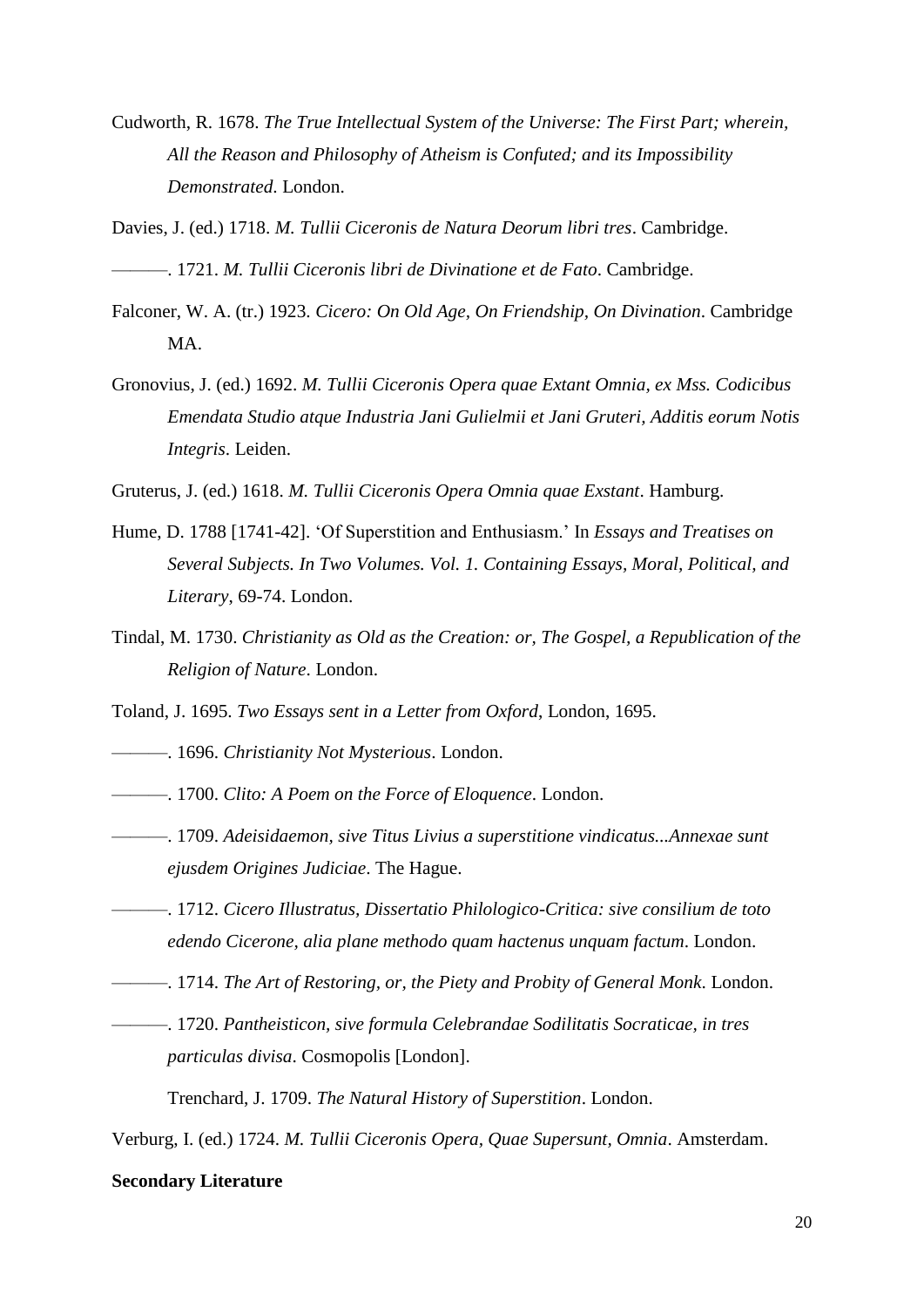- Berman, D. 1980. 'Hume and Collins on Miracles.' *Hume Studies* 6: 150-154.
- ———. 1975. 'Anthony Collins and the Question of Atheism in the Early Part of the Eighteenth Century.' *Proceedings of the Royal Irish Academy* 75: 85-102.
- Beard, M. 1986. 'Cicero and Divination: The Formation of a Latin Discourse.' *Journal of Roman Studies* 76: 33-46.
- Brooke, C. 2012. *Philosophic Pride: Stoicism and Political Thought from Lipsius to Rousseau*. Princeton.
- Cameron, E. 2010. *Enchanted Europe: Superstition, Reason, and Religion, 1250-1750*. Oxford.
- Champion, J. 2003. *Republican Learning: John Toland and the Crisis of Christian Culture, 1696-1722 .*Manchester.
- ———. 1992. *The Pillars of Priestcraft Shaken: The Church of England and its Enemies, 1660-1730*. Cambridge.
- East, K. A. 2014. '*Superstitionis Malleus*: John Toland, Cicero, and the War on Priestcraft in Early Enlightenment England.' *History of European Ideas* 40: 965-983.
- ———. 2016. 'Cicero the Pantheist: a Radical Reading of Ciceronian Scepticism in John Toland's *Pantheisticon* (1720).' *Intellectual History Review* 26: 245-262.
- Fosl, P. S. 1994. 'Doubt and Divinity: Cicero's Influence of Hume's Religious Skepticism.' *Hume Studies* 20: 103-120.
- Gawlick, G. 1963. 'Cicero and the Enlightenment.' *Studies on Voltaire and the Eighteenth Century* 25: 657-682.
- Goldie, M. 1993. 'Priestcraft and the Birth of Whiggism.' In N. Phillipson and Q. Skinner (edd.), *Political Discourse in Early Modern Britain*, 209-231. Cambridge.
- Harris, J. A. 2015. *Hume: An Intellectual Biography*. Cambridge.

Harrison, P. 1990. *'Religion' and the Religions in the English Enlightenment*. Cambridge.

- Hudson, W. 2009. *The English Deists: Studies in Early Enlightenment*. London.
- Israel, J. 2001. *Radical Enlightenment: Philosophy and the Making of Modernity, 1650-1750*. Oxford.
- Jacob, M. C. 1976. *The Newtonians and the English Revolution, 1689-1720*. Hassocks.